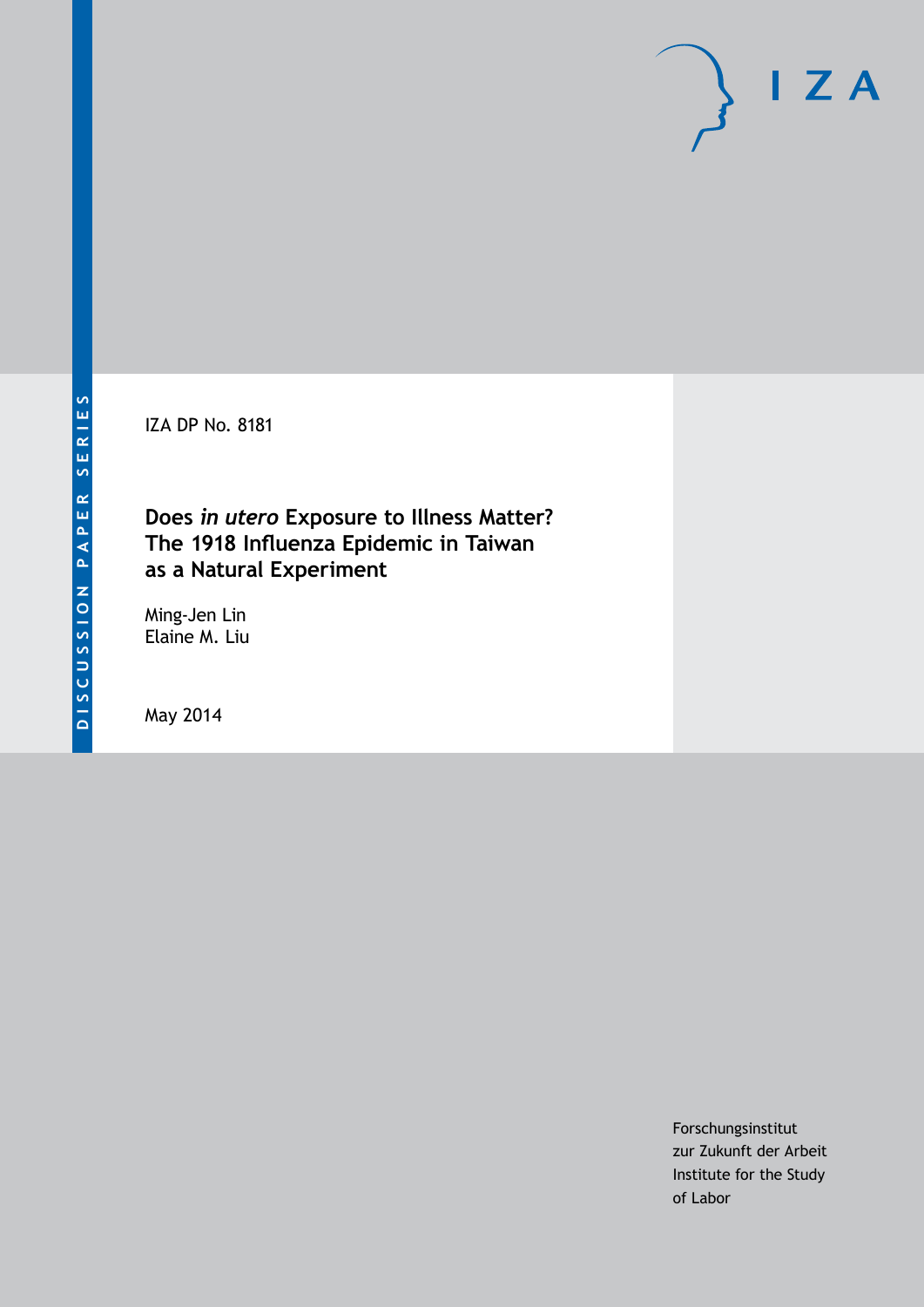# **Does** *in utero* **Exposure to Illness Matter? The 1918 Influenza Epidemic in Taiwan as a Natural Experiment**

### **Ming-Jen Lin**

*National Taiwan University*

### **Elaine M. Liu**

*University of Houston and IZA*

### Discussion Paper No. 8181 May 2014

IZA

P.O. Box 7240 53072 Bonn Germany

Phone: +49-228-3894-0 Fax: +49-228-3894-180 E-mail: [iza@iza.org](mailto:iza@iza.org)

Any opinions expressed here are those of the author(s) and not those of IZA. Research published in this series may include views on policy, but the institute itself takes no institutional policy positions. The IZA research network is committed to the IZA Guiding Principles of Research Integrity.

The Institute for the Study of Labor (IZA) in Bonn is a local and virtual international research center and a place of communication between science, politics and business. IZA is an independent nonprofit organization supported by Deutsche Post Foundation. The center is associated with the University of Bonn and offers a stimulating research environment through its international network, workshops and conferences, data service, project support, research visits and doctoral program. IZA engages in (i) original and internationally competitive research in all fields of labor economics, (ii) development of policy concepts, and (iii) dissemination of research results and concepts to the interested public.

IZA Discussion Papers often represent preliminary work and are circulated to encourage discussion. Citation of such a paper should account for its provisional character. A revised version may be available directly from the author.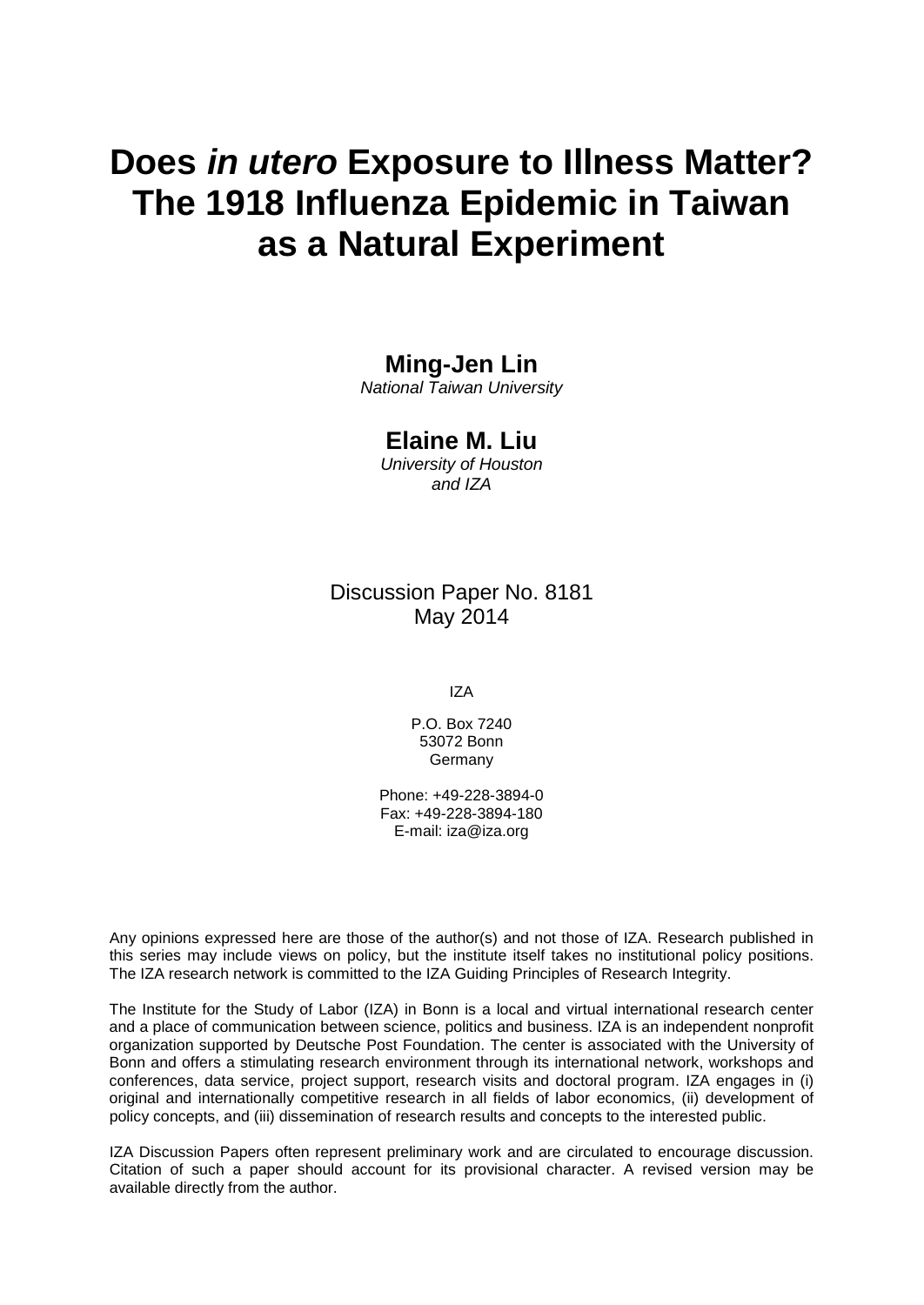IZA Discussion Paper No. 8181 May 2014

# **ABSTRACT**

### **Does** *in utero* **Exposure to Illness Matter? The 1918 Influenza Epidemic in Taiwan as a Natural Experiment[\\*](#page-2-0)**

This paper uses the 1918 influenza pandemic in Taiwan as a natural experiment to test whether *in utero* conditions affect long-run developmental outcomes. Combining several historical and current datasets, we find that cohorts *in utero* during the pandemic are shorter as child/teenagers, less educated, and more likely to have serious health problems, including kidney disease, circulatory, respiratory problems, and diabetes in old age, than other birth cohorts. Despite the possible positive selection on health from high infant mortality rates during this period (18 percent), our findings suggest a strong negative effect of *in utero* exposure to influenza.

JEL Classification: I12, N35, I19

Keywords: 1918 influenza, fetal origins hypothesis, height, education, disease, mortality

Corresponding author:

Ming-Jen Lin Department of Economics National Taiwan University 21 Hsu-Chow Road Taipei 10055 **Taiwan** E-mail: [mjlin@ntu.edu.tw](mailto:mjlin@ntu.edu.tw)

<span id="page-2-0"></span>We thank Jerome Adda, Josh Angrist, Alan Barreca, Dan Bennett, John Bonin, Ken Chay, Aimee Chin, Willa Friedman, Seema Jayachandran, Ted Joyce, Ted Miguel, Tom Vogl, and conference participants at NBER-SI Health Economics Session, PacDev, NEUDC, MIEDC, AEA, and Academic Sinica and seminar participants at LSU, SFU, Texas A&M and the Center for Chinese Agricultural Policy for their helpful comments and suggestions. Financial support from the National Science Council, Taiwan (NSC99-2410-02- 250-MY2) is appreciated. We thank Jason Chien-Yu Lai and Tzu-Yin Hazel Tseng for their excellent research assistance. We thank Ian Downing for his careful editorial support.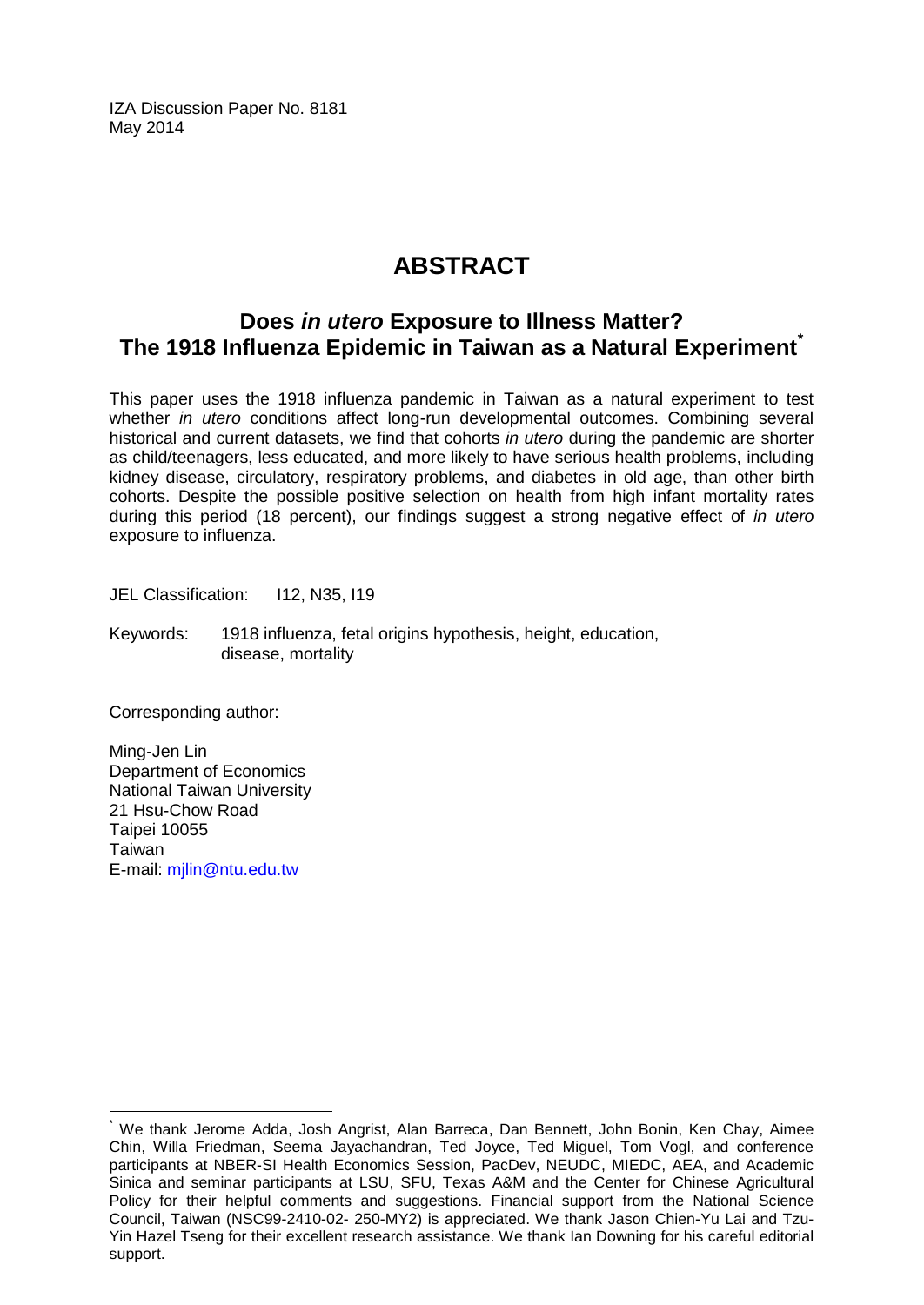#### **I. Introduction**

The fetal origins hypothesis proposed by Barker in 1992 posits that "certain chronic conditions later in life can be traced to the course of fetal development." There is some evidence in the medical literature suggesting that poor fetal conditions can increase the risk of schizophrenia (Brown et al. 2004) and cardiovascular disease and hypertension (Barker 1990, 1998; Langley-Evans 2001). However, it is not an easy task to establish a causal link between the *in utero* environment and long-term outcomes. For example, there could be unobserved characteristics of mothers or families associated with the poor *in utero* environment, which could also have an impact on one's long-term outcomes. To tackle this identification issue, Almond (2006) investigates the long-term impact of the 1918 influenza pandemic in the United States. The sudden, unexpected and brief nature of the 1918 influenza pandemic sets up a natural experiment to test the fetal origins hypothesis. He shows that cohorts *in utero* during the peak of the influenza pandemic exhibited lower educational attainment, lower income, lower socioeconomic status, a higher physical disability rate, and higher welfare income compared with the adjacent cohorts. Almond also uses maternal mortality rates as a proxy for the severity of the pandemic and finds that those who were born in more highly affected areas were less educated.

Building on Almond's work, this paper employs a similar empirical strategy but with Taiwanese datasets. Taiwan was a colony of Japan between 1889 and 1945, and the Japanese colonial government compiled detailed regional-level and aggregate-level data that includes pandemic severity, mortality, and government expenditure on public health and education. It was estimated that nearly 770,000 people (1/5 of the total population) contracted the influenza strain, and influenza had a mortality toll in Taiwan of about 25,000 people in 1918 (Ding 2008).

There are a few features about Taiwan that make it an interesting case in which to test the fetal origins hypothesis. During the Colonization, Taiwan suffered from very high infant mortality rates (16-18 percent),<sup>1</sup> and nearly 25 percent of newborns did not live past five years. With the presence of other

<sup>&</sup>lt;sup>1</sup> Among works that examine the 1918 influenza pandemic—i.e., Neelsen and Stratmann (2012) in Switzerland, Nelson (2010) in Brazil, Mazumder et al. (2010) and Almond (2006) in the United States—Taiwan is the worst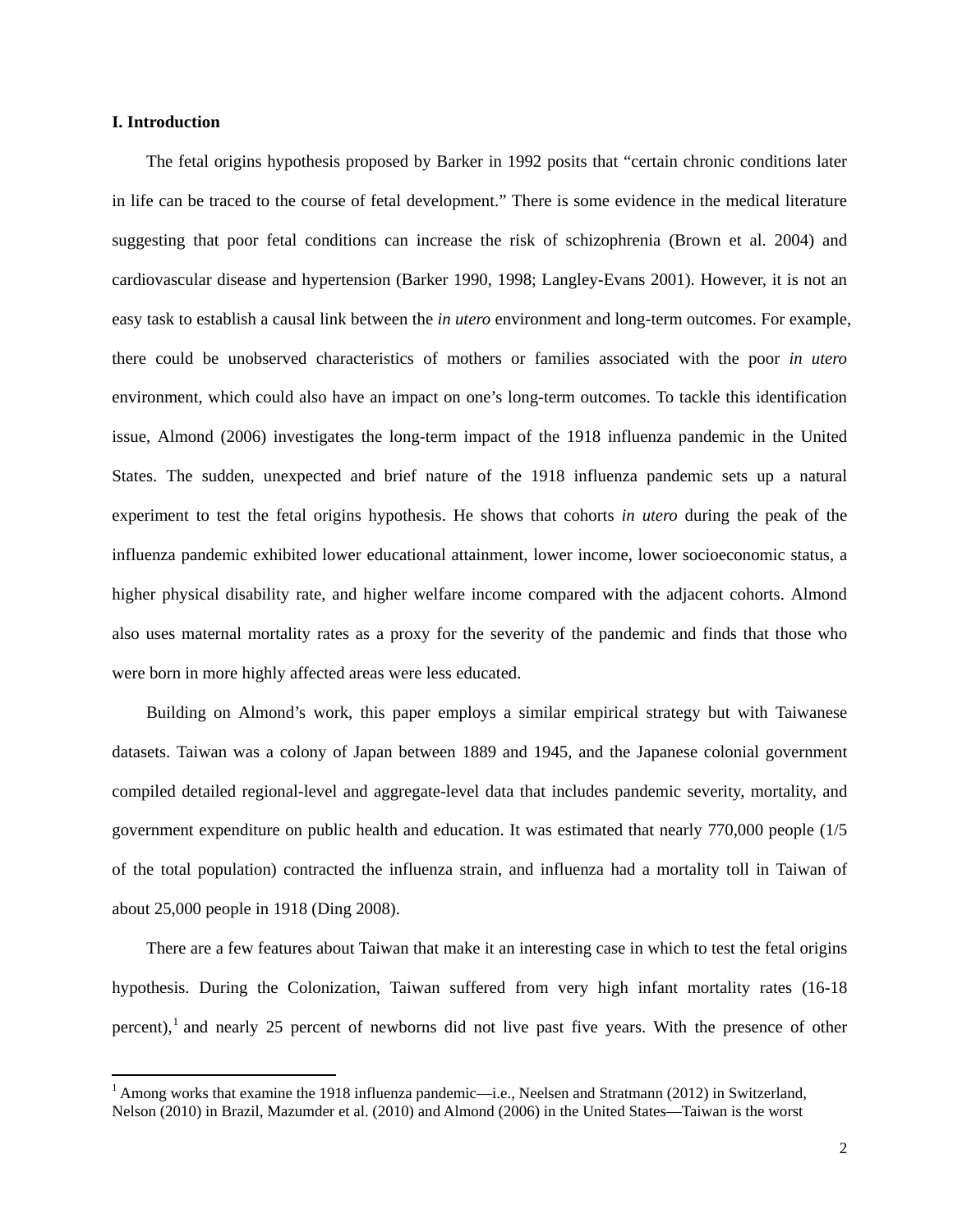infectious diseases such as plague, cholera, and malaria, the environment in Taiwan was much less salubrious than that of the United States or most other countries that have been used to test the fetal origins hypothesis. The finding in this paper is of high relevance to present-day sub-Saharan Africa and other developing countries with high infant/child mortality rates and various infectious diseases. The surviving pandemic cohorts in Taiwan could be healthier than non-pandemic cohorts if the selection effect (i.e., the culling of the weakest) dominates the scarring effect of the flu (Bozzoli, Deaton, and Quintana-Domeque 2009). Thus, whether we find a negative outcome among those who were *in utero* during the influenza outbreaks becomes an empirical question.

We also make a few specific contributions to the literature:

1. Compared to the previous literature, we provide a comprehensive picture of health and cognition outcomes over the lifecycle of the relevant birth cohort. We utilize a historic dataset from the 1920s and 1930s to provide a snapshot of the pandemic-affected cohorts' height in pre-teen and teenage years. Height is particularly interesting since several studies suggest that adult height can depend in part on *in utero* environment (Ericson and Kallen 1998; Hack et al. 2002) and height is found to be associated with one's cognitive ability and labor market outcome (Case and Paxson 2008). We follow the same cohorts into the 1980s, and use the 1980 census to examine educational attainment.<sup>2</sup> In addition, the 1989 Survey of Health and Living Status of the Elderly was used to examine a wide set of long-term health problems, including

<u> 1989 - Andrea Santa Andrea Andrea Andrea Andrea Andrea Andrea Andrea Andrea Andrea Andrea Andrea Andrea Andr</u>

environment of all, in terms of economic conditions and disease. For example, if we compare the education of the cohorts born during this period, Switzerland has a 17.5 percent rate and the United States has about a 22 percent rate of cohorts who completed high school and beyond, while Taiwan has only a 6.5 percent rate. Brazil has a 5.5 percent rate of this cohort that had completed college education, while only 1.5 percent of the Taiwanese cohorts completed college. Hospital conditions in Taiwan were harsh. There were approximately 0.21 physicians per 1,000 people in the 1920s, compared to approximately 1.3 physicians per 1,000 people in the United States (Census Bureau 1924). According to Tsai (2005), the mortality rate conditional on influenza infection is 3.3 percent in Taiwan in 1919, higher than the 2.5 percent mortality rate in the United States and 1.21 percent in Japan.

 $2$  The 1980 census does not provide direct income nor wealth measures. However, it provides other outcomes including labor force participation and housing conditions. Neither of these outcomes is appropriate for our analysis since the relevant birth cohorts (1919) were 60, which is older than the average retirement age in Taiwan, 55. Thus, it is unclear whether remaining in the labor force at age 60 is in fact desirable. On one hand, those who have been able to accumulate more wealth may retire earlier; on the other hand, the less healthy may also retire early. As for the housing outcome, it is the norm in Taiwan that the elderly live with and are supported by their children upon retirement. Housing is a common form of inheritance. One's housing condition may not only reflect the relevant cohorts' wealth, but may also reflect one's family wealth (be it one's father's, or his children's, wealth). The regression results with these outcomes are available in the web appendix posted on the authors' homepage.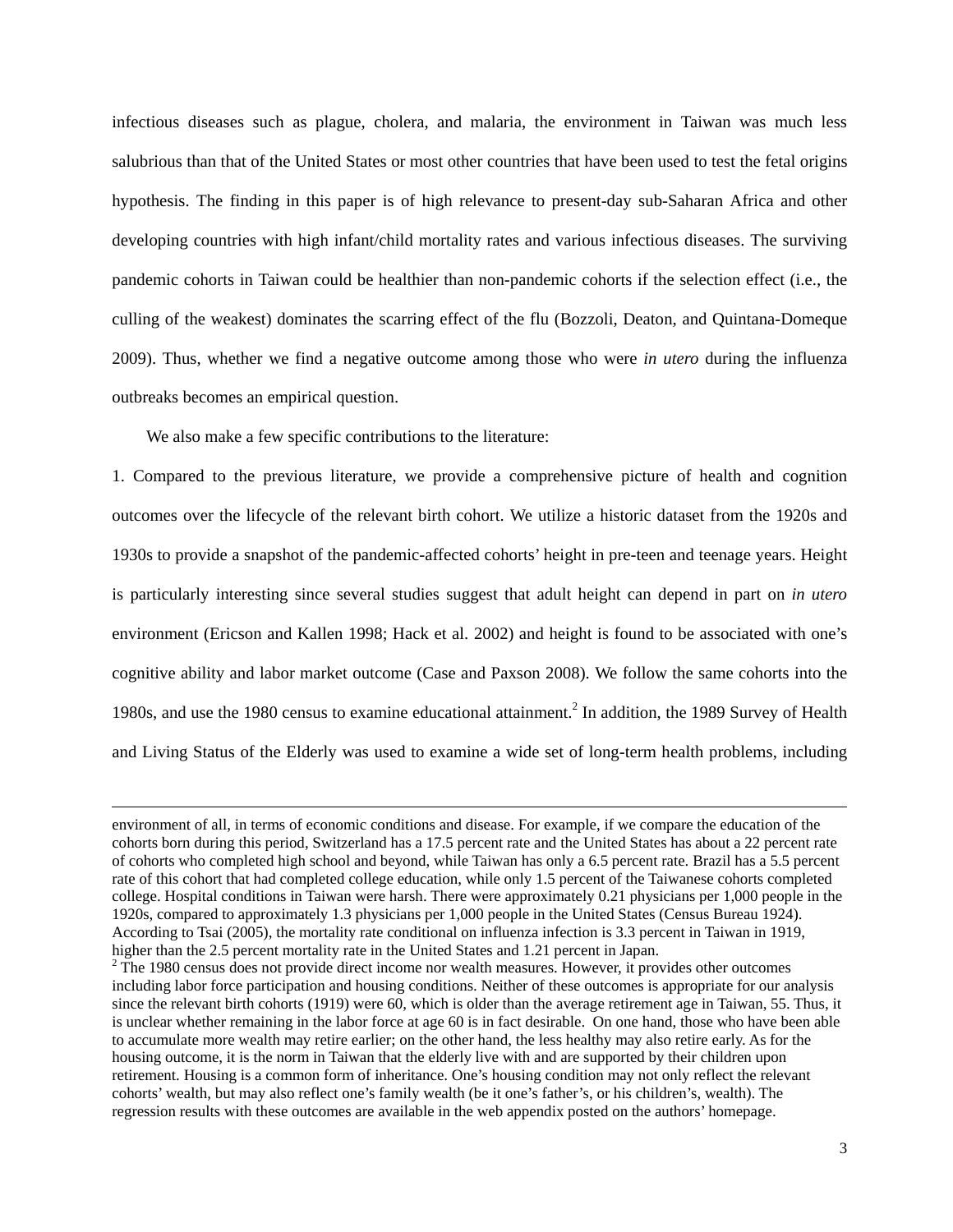heart disease, respiratory problems, and diabetes.<sup>3</sup>

2. In many parts of the world (including the United States, Europe, and Japan), there were two waves of influenza in 1918 and in 1920 (Erkoreka 2010; Johnson and Mueller 2002; Richard et al. 2009). To our knowledge, among the literature examining the long-term impact of the 1918 influenza pandemic, none of these works have exploited the second wave of influenza. In Taiwan, although the second wave had higher death tolls than the first (see Figure 1 for influenza-related death tolls), only 5-8 percent of the total population contracted influenza during the second wave, as opposed to 20 percent in the first wave (Taiwan Medical Association Journal 1921). The increase in second wave deaths tolls compared to the first wave was driven mostly by the very young and the very old. The second wave (1920) did not impact as many childbearing-age women as much as the first wave did (See further discussion in Section III and Figure 2). The considerable variation in influenza prevalence between the two waves provides us an additional check to compare the outcomes of cohorts who were *in utero* during the first wave to those who were *in utero* during the second wave.

3. Better identification of treated cohorts. Using the US 1960-1980 Censuses, Almond (2006) has to infer one's birth year based one's age and quarter of birth (but not the year of birth). Age-heaping is a known problem in the US census: i.e., those born in 1919 could report age 40 rather than age 41 in the 1960 census, leaving the birth year for some to be incorrectly identified (Lleras-Muney, 2005). This issue of ageheaping could possibly bias the results downward. In the Taiwanese census, birth date is recorded by interviewers who verify one's identification card or *hukou* (household registration), so age-heaping would not be an issue (Taiwan Census Report 1980).

4. Due to a lack of Taiwanese involvement in World War I (WWI) and controlling for a detailed set of parents' characteristics, we are able to avoid a challenge to Almond's work that has been recently raised by Brown (2011), regarding US involvement in WWI (July 1914–Nov 1918). Using the 1920 and 1930 US

 $3$  Most of the papers in the literature examine one dimension of either long-term health or the socioeconomic effects of *in utero* exposure to the pandemic. For example, Almond and Mazumder (2005) considered a limited set of elderly health outcomes using the Survey of Income and Program Participation, which is not designed for health. Both Mazumder et al. (2010) and Garthwaite (2009) use the National Health Interview Survey, but neither can examine respiratory illnesses due to data limitation.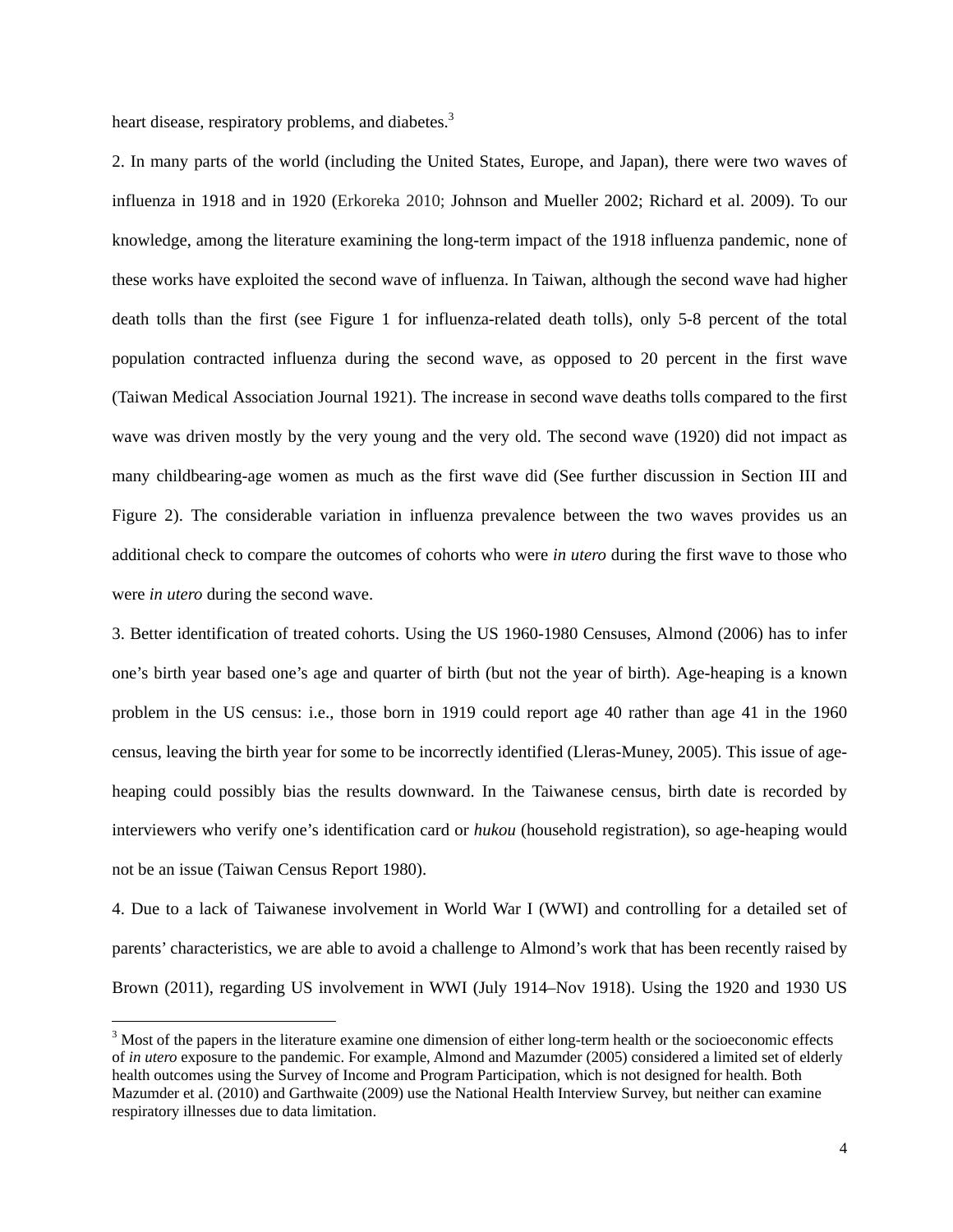censuses, Brown (2011) finds that parents of the 1919 birth cohort are less educated, of lower socioeconomic status, and older than the parents of surrounding cohorts. Since Almond does not control for parents' characteristics in his work, the time series estimates of the coefficient on 1919 could overstate the true effect of the pandemic.<sup>4</sup> In contrast, as a Japanese colony, Taiwan had no official involvement in WWI to our knowledge (Chou 1995).

Since we do not know whether one's mother caught the flu, and we cannot simply compare those who were exposed to flu *in utero* to those whose were not. We first compare outcomes of those who were born in 1919 and 1920 (thus *in utero* during flu pandemics) to those of adjacent birth cohorts and infer that the deviation of these outcomes from a linear trend could be a result of flu pandemic. We find that the 1919 birth cohort received 0.08 fewer years (2.5 percent) of education and that those who were born in 1920 received 0.04 fewer years compared to the adjacent birth cohorts.

While this effect may seem small, we would remind our readers of the following: First, it was estimated that about 20 percent of the total population caught the flu during the first wave, so the negative effect we observed in the entire birth cohort is being driven by only the 20 percent of the population who were exposed to the flu *in utero*. A simple back-of-envelope calculation would suggest that the impact on those whose mothers were exposed to the flu would be 0.4 fewer years (12 percent) less education.<sup>5</sup> Second, given that cohort attrition would tend to reduce estimated effects, if weaker cohort members are less likely to survive until 1980 as a result, then a negative effect would be estimated in a positively selected sample. A simple calculation suggests that the 1919 birth cohort is about 3 percent smaller than the 1918 birth cohort in the 1980 census. After applying Lee's (2009) bounding method, the coefficient on 1919 would be -0.13 years (as opposed to -0.08 years). Lastly, the infant mortality and child mortality

<sup>&</sup>lt;sup>4</sup> This issue should not have much impact on the parts of Almond's (2006) findings that are derived from regional variation in pandemic severity.

<sup>&</sup>lt;sup>5</sup> This exercise is similar to any policy evaluation in which only the effect of treatment-on-the-treated (TOT) equals the effect of the intent-to-treat effect divided by the take-up rates. In comparison, Almond finds that those born in 1919 in the United States receive nearly 1 percent fewer years of education for males and 0.6 percent fewer for females than the surrounding cohorts (based on the 1980 census estimates).

<sup>&</sup>lt;sup>6</sup> The exercise is based on a couple assumptions: the cohorts of the 1919 group is 3 percent smaller compared to adjacent birth cohorts; and among people who were born in 1919, those who did not survive until the 1980 census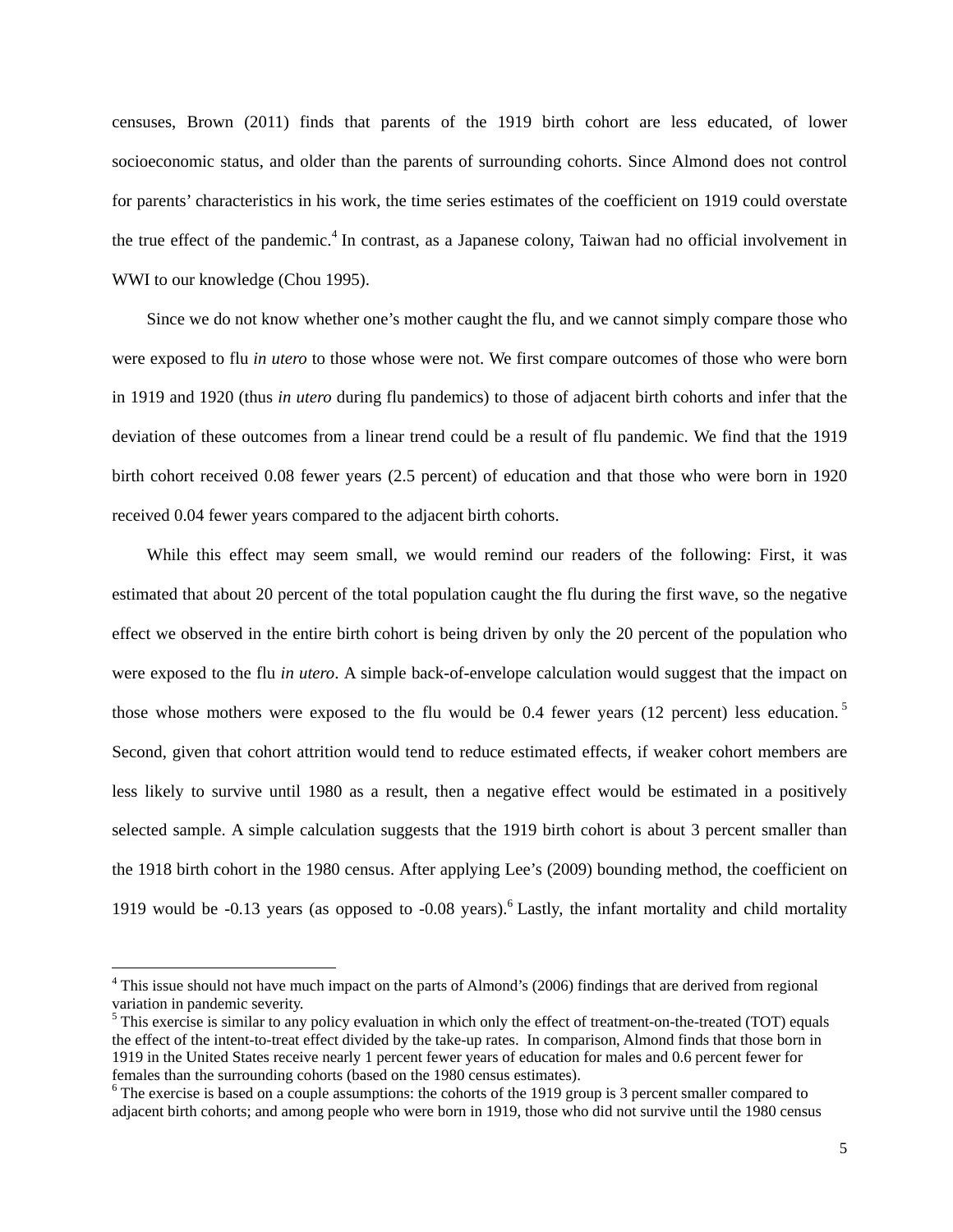rates (~25 percent) were much higher in Taiwan than in the United States during this period. Thus, the scarring effects of the pandemic must be quite strong in order to dominate this strong selection effect and still be detectable. In summary, we have justification to believe that the negative effects of the pandemic in Taiwan are even greater than those found in Almond (2006).

We also find that the impact on the 1919 birth cohort is greater than the impact on the 1920 birth cohort. It is not surprising given that the influenza was not as widespread in the second wave. We compare the trimester during which one was exposed to influenza and found that it does not have differential impact on health.

Next we exploit regional variations in the flu pandemic by using the maternal mortality rates at region-year level as a proxy for one's exposure to influenza. There were 12 administrative regions in 1919. To deal with the small clusters issue (Angrist and Pischke 2008, pp 319), we employ the wild bootstrap technique proposed by Cameron, Gelbach, and Miller (2008). During the peak of the pandemic, the maternal mortality rate increased by 0.4 percentage points. We find that every 0.4 percentage point increase in maternal mortality rate reduces the years of schooling by 10 percent (0.36 year) and reduces height by 1.6 cm (~0.6 inch) or 0.6 standard deviations. Our evidence is consistent with the medical literature's finding that *in utero* influenza can increase the risk of diabetes, respiratory diseases, and kidney disease (Langley-Evans 2001; Konje et al. 1996), and is also similar to Almond and Mazumder's (2005) findings. Given the scarcity of long-run data linkage between *in utero* individuals and their subsequent developmental outcomes many years later, our results shed new light on the validity of the fetal origins hypothesis.

One might worry that since the influenza pandemic occurred in other parts of the world during the spring of 1918, it is possible that some people could have avoided pregnancy in expectation of the influenza pandemic's arrival in Taiwan. In this regard, we provide several pieces of evidence to the contrary. First, the articles and newspapers we surveyed suggest that the severity and extent of the spread

<u> 1989 - Andrea Santa Andrea Andrea Andrea Andrea Andrea Andrea Andrea Andrea Andrea Andrea Andrea Andrea Andr</u>

were the least educated ones. Therefore we drop 3 percent of the least educated population from the adjacent birth cohorts (excluding 1919/1920) and re-estimate the effect of being born in 1919 and 1920.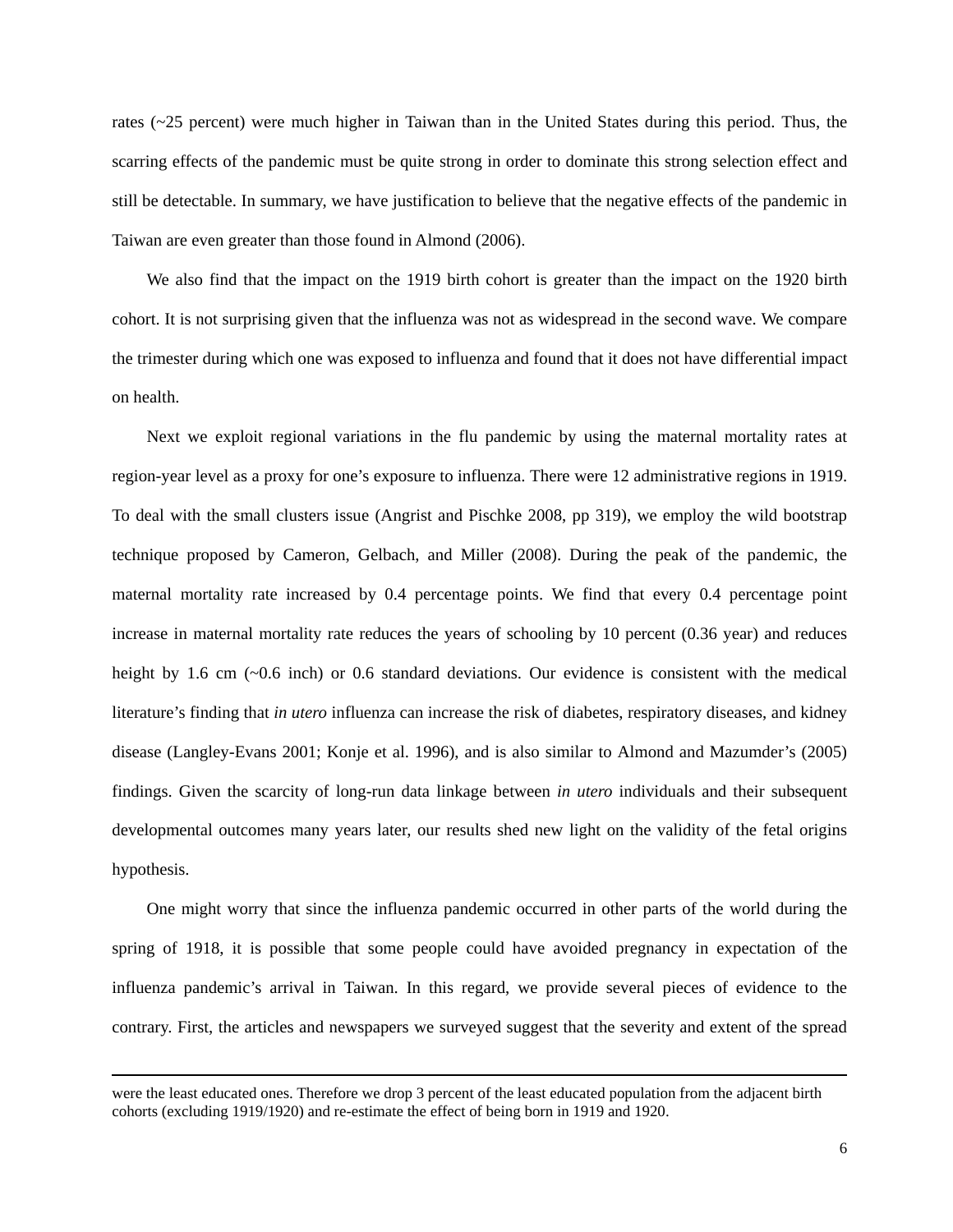of influenza in October and November of 1918 were a shock to both the colonial Japanese government and the media. In fact, Ding (2008) specifically suggests that the Japanese colonial government was slow to react to the influenza's arrival and to contain the flu outbreak in the crucial period because the government did not anticipate that it would be a severe pandemic. Second, if better-informed parents (e.g. civil servants or Japanese) systematically avoided pregnancy during this period, we could have an overestimate of the true impact of the pandemic. Using the birth data collected by the Japanese colonial government, we compare birth rates and birth frequencies by the father's residency<sup>7</sup> and field of employment between the pandemic cohorts and surrounding cohorts, and we do not find any difference. Continuing this thread of inquiry, we also investigate the possibility that the second wave of influenza in Taiwan could have been expected by further excluding the 1920 birth cohort from our analysis as a robustness check, and the results remain robust.

Another concern is that the spread of the pandemic could be correlated with other factors, e.g., poor sanitation and poor economic development in an area, which could be predictive of later-life health and human capital outcomes. The spread of influenza in Taiwan is believed to have started in a northern port city and spread along the railroad in less than two weeks. Thus, regions with higher influenza-related mortality are in fact those regions with higher income and higher spending on education and sanitation infrastructure both in 1918 and in later years.<sup>8</sup> This positive relationship could bias our estimates toward zero. In the robustness check section, we control for health and education spending at the regional level and find similar results.

The paper proceeds as follows: Section II reviews the literature. Section III describes the impact of the 1918 influenza on Taiwan and the datasets used in the paper. Section IV provides empirical results, and Section V concludes.

<sup>&</sup>lt;sup>7</sup> Residency is recorded either as mainlander (Japanese) or local (Taiwanese) and field of employment includes agriculture, transportation, fishery, mining, industry, commercial, government, others, unemployed, and housework.  $8$ <sup>8</sup>This phenomenon is also known as urban penalty. See Haines (2001) for a discussion of the existence of urban penalty in the US. For brevity, we report the correlation matrix between health/education expenditure and pandemic

severity in the web appendix.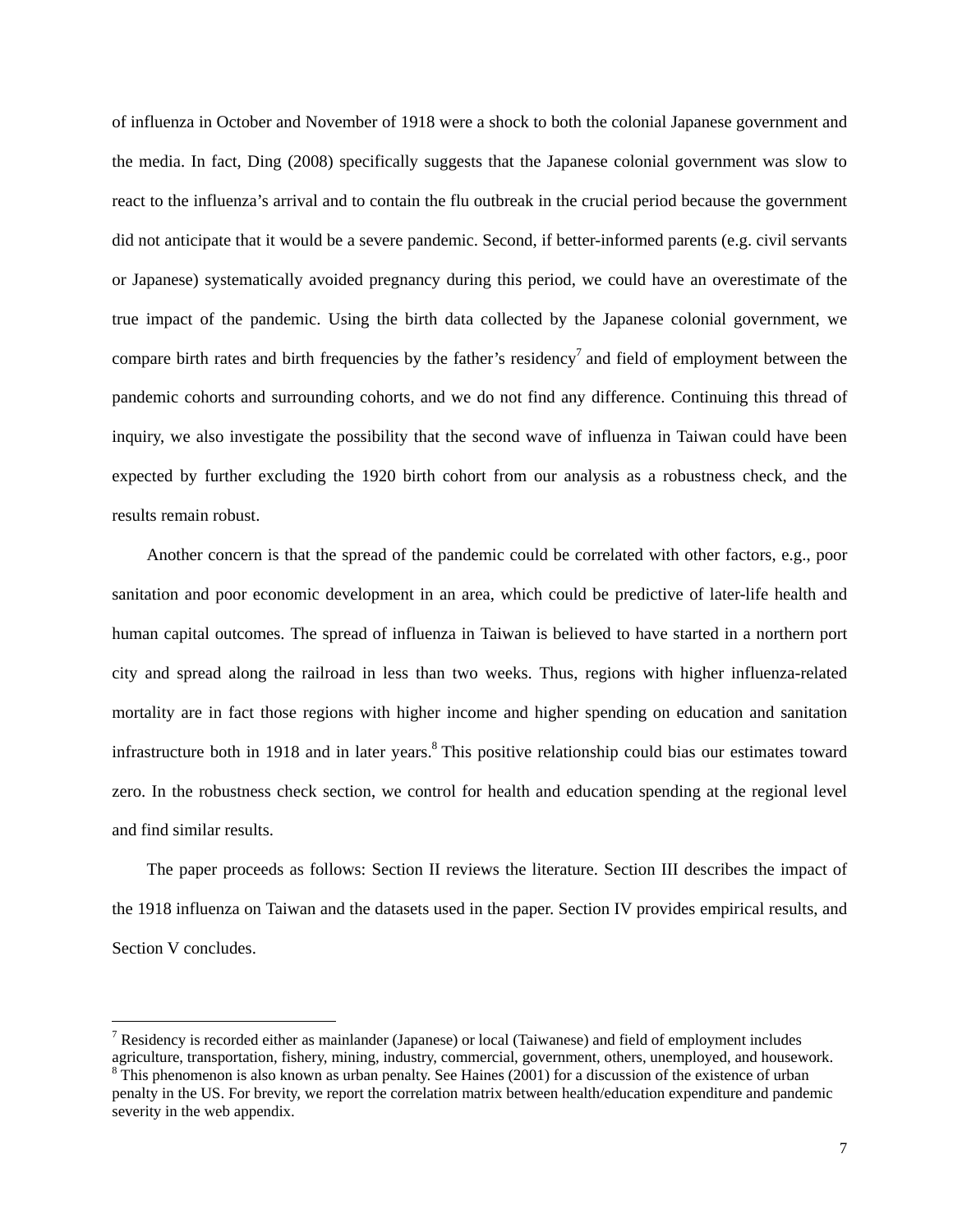#### **II. Literature Review**

Research has shown that early life shocks could have long-lasting effects on various developmental outcomes into adulthood (Almond and Currie 2011a; Case et al. 2002, 2005).<sup>9</sup> For a detailed introduction to this literature, please see Almond and Currie (2011a, 2011b) and Currie and Vogl (2013). Epidemiologists used to believe that the placenta was a perfect filter, resulting in the belief in the 1950s that smoking and drinking were fine for pregnant women (Almond and Currie 2011b). Barker (1992) first formalized this conjecture by proposing the fetal origins hypothesis, which argues that inadequate *in utero* nutrition could program a fetus to prioritize brain growth at the expense of other organs and tissues. As a consequence, certain chronic health conditions such as diabetes and heart problems in old age can be traced back to the fetal environment. Ozanne and Hales (2004) support this hypothesis by providing experimental results on mice.<sup>10</sup> Barker et al. (2002) also finds that this "thrifty phenotype"—i.e., slow fetal growth followed by fast catch-up later, predicts large differences in the cumulative cases of coronary heart disease, type 2 diabetes, and hypertension. There is also epidemic evidence showing that poor early fetal conditions increase the risk of schizophrenia (Brown et al. 2004), kidney disease, and high blood pressure (Langley-Evans 2001).

#### *1918 Influenza as a Natural Experiment to Test the Fetal Origins Hypothesis*

Overall, the literature uses large and sharp pandemics (e.g., the 1918 and 1957 influenzas) as natural experiments to test the fetal origins hypothesis.<sup>11</sup> The identification strategies are either to compare the

 $9$  These researchers find profound short-run impacts of low birth weight (LBW) such as higher hospital costs and higher infant mortality (Almond et al. 2005; Black et al. 2007; Oreopoulos et al. 2008), and the long-run effects of LBW include lower test scores and below-average IQ and education (Black et al. 2007; Boardman et al. 2002; Conley and Bennett, 2000; Hack et al. 2002; Johnson and Schoeni 2011, Lin and Liu 2009; Oreopoulos et al. 2008; Royer 2009). Other effects include lower wages and even shorter height (Behrman and Rosenzweig 2004; Black et al. 2007; Johnson and Schoeni 2011). Twins data or instrumental variables method are used to solve the potential endogeneity problem caused by omitted bias.

 $10$  They found that the lifespan of experimental mice is considerably shortened if the postnatal period of growth is accelerated to make up for reduced growth *in utero*. In addition, these mice are susceptible to the adverse effects on longevity of an obesity-inducing diet after weaning.

<sup>&</sup>lt;sup>11</sup> Barreca (2010) uses exposure to malaria to study the disease's impact; McEniry and Palloni (2010) study variation in harvest season to study the nutritional impact; Field, Robles, and Torero (2009) study *in utero* exposure to an iodine intervention program; Almond and Mazumder (2011) examine the impact of Ramadan observance during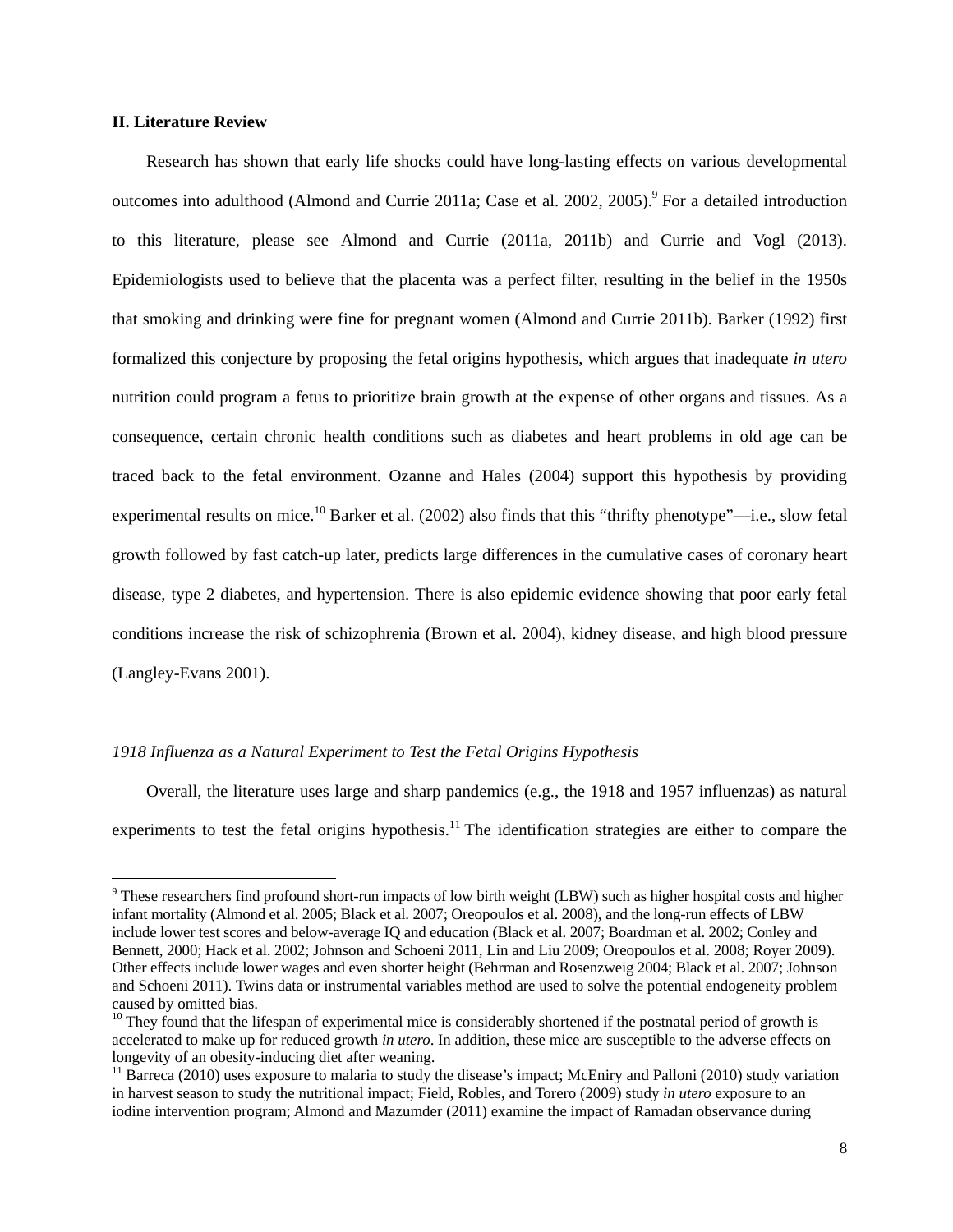outcome difference between exposure and its surrounding cohorts (Almond 2006; Garthwaite 2009; Nelson 2010), or to use regional variation in influenza severity (Kelly 2011; Neelsen and Stratmann 2012) or in maternal mortality rate to impute the impact on fetus (Almond 2006). There are a few possible reasons why *in utero* exposure to influenza can affect the outcome of the child. Kawana et al. (2007) use records from an army hospital in Japan and find that nearly half of the patients report that they lost appetite, and a quarter reported vomiting and diarrhea during the influenza pandemic. Thus, the influenza outbreak can also affect pregnant women as well as the fetus's nutritional intake. Other than the nutritional channel, more recently the medical literature has suggested that even if the viruses may not directly damage the fetus, the mother's inflammatory responses and stress can also affect the child's outcome. For example, Atladóttir et al. (2010) and Patterson (2011) both link maternal inflammatory responses (to the virus) to the child's likelihood of autism. Huizink et al. (2003) and LeWinn et al. (2009) both find a negative association between maternal cortisol levels and child motor development and IQ.12

Almond (2006) and Almond and Mazumder (2005) were among the first to test the fetal origins hypothesis using a natural experiment. The 1918 influenza pandemic was a widespread negative shock that spanned four months in the United States. Almond (2006) and Almond and Mazumder (2005) compare the outcomes of the cohorts *in utero* during the peak of the influenza pandemic (i.e., those born in 1919) to the surrounding cohorts. They find that the 1919 birth cohort suffered from lower educational attainment, income, and socioeconomic status, as well as higher physical disability rates and higher welfare income as adults, relative to the bookended cohorts (those born just earlier and later). Almond finds that cohorts born in states with more severe exposure to the influenza pandemic experienced significantly worse outcomes than those born in states with less severe exposure. Using the National Health Interview Survey (NHIS) in

<u> 1989 - Andrea Santa Andrea Andrea Andrea Andrea Andrea Andrea Andrea Andrea Andrea Andrea Andrea Andrea Andr</u>

pregnancy; Chen and Zhou (2007) study Chinese famine; and Neelsen and Stratmann (2011) study the Greek famine. A paper by Almond, Edlund and Palme (2009) uses radioactive fallout from the Chernobyl incident to examine school outcomes. Ward (2011) studies the long-term outcomes of the school immunization mandate in Canada.  $12$  Several other papers use natural experiments such as earthquakes (Glynn et al. 2001; Torche 2011) or the harassment in California of Arab and Arab-American women after the September 11, 2001 terror attacks (Lauderdale 2006) to examine the impact of exogenous maternal shock and childbirth outcomes. In the case of using the influenza pandemic as a natural experiment, it is likely that pregnant women also experience maternal stress and possibly have inflammatory responses as a result of influenza; thus, we cannot distinguish which channels affect one's outcomes.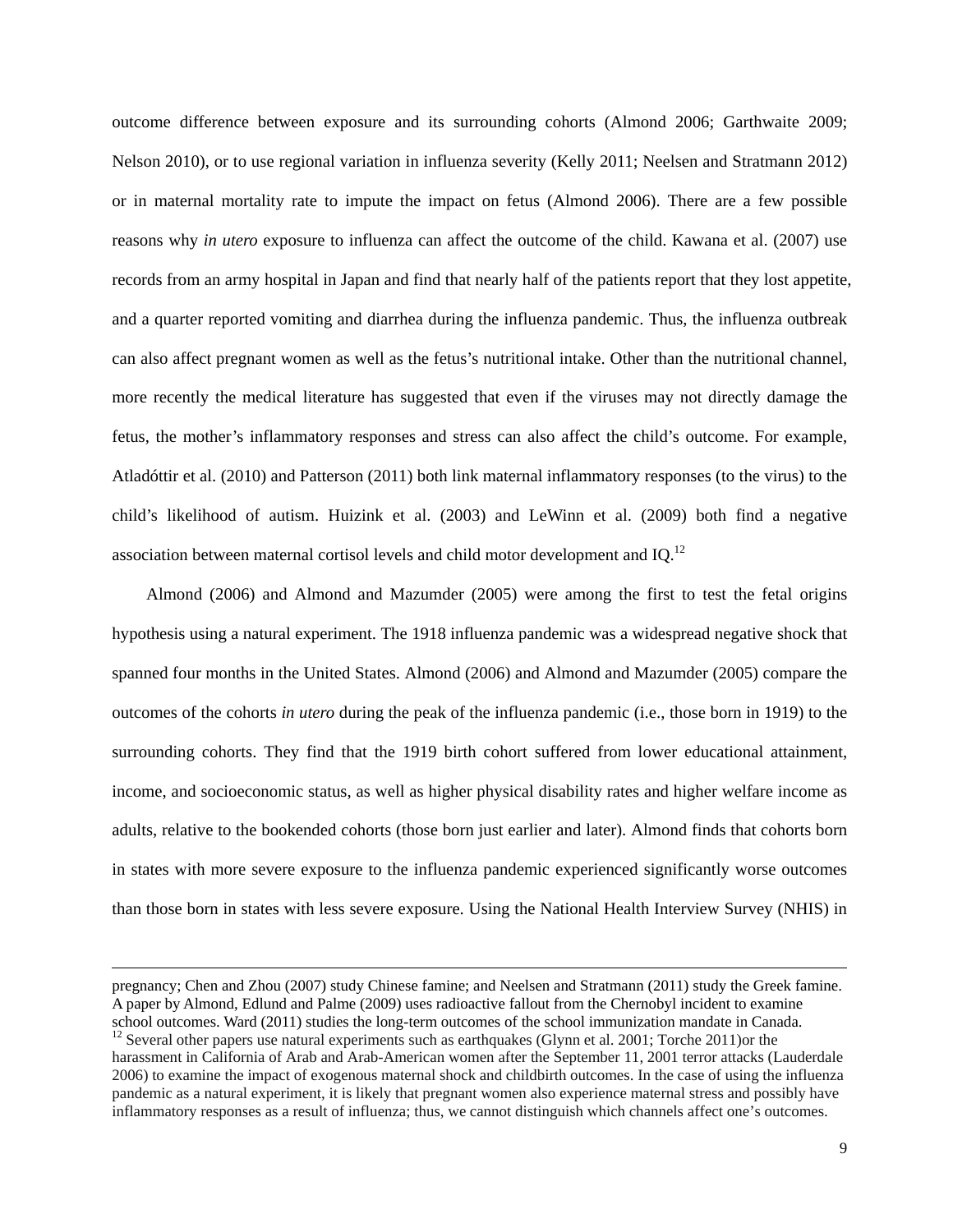the United States, Garthwaite (2009) finds that 1918 flu pandemic cohorts, defined by those born in the fourth quarter of 1918, and the first and second quarters of 1919, have a higher probability of developing coronary heart disease, diabetes, kidney disorders, or reporting poor health. Nelson (2010) finds similar adverse effects in education and wages for those who were born in the 1919 exposure cohort in Brazil. Neelsen and Stratmann (2012) find the same long-term effect on the pandemic cohort in Switzerland. Finally, using another influenza pandemic, i.e., the 1957 Asian flu in Great Britain, Kelly (2011) finds that the epidemic density has a negative effect on test scores, birth weight, and height for those who were *in utero* during the influenza. Compared to these other papers testing the fetal origins hypothesis, the setting of this paper—Colonial Taiwan in 1919—was among the worst environments in terms of disease and nutrition. During this period, Taiwan was plagued with malaria, cholera, typhoid, plague, and flu. About a quarter of those who were born in the 1920s never lived past one year. Following Bozzoli, Deaton, and Quintana-Domeque (2009), given the high mortality rates, the selection effect (i.e., the culling of the weakest) could possibly dominate the scarring effect; thus, it is unclear whether the net effect of the flu pandemic would be negative.

#### **III. The 1918–1920 Influenza Epidemic in Taiwan and the Datasets**

#### *Background*

The 1918 influenza, also known as the Spanish Flu, was one of the most lethal pandemics in human history, claiming more than 20 million lives worldwide (Ansart 2009; Johnson and Mueller 2002). The basic symptoms of those who contracted the influenza included loss of appetite, fever, vomiting, and headache (Kawana et al. 2007).

The epidemic first entered Taiwan through a port city in northern Taiwan in late October 1918, then spread along the railway from north to south in the heavily populated western plain within two weeks. Sparsely populated eastern Taiwan was affected much less by the pandemic since regional transportation at that time was still poorly developed (Ding 2008). The most severely affected regions were areas with better economic development and areas with higher public expenditure. The more developed places in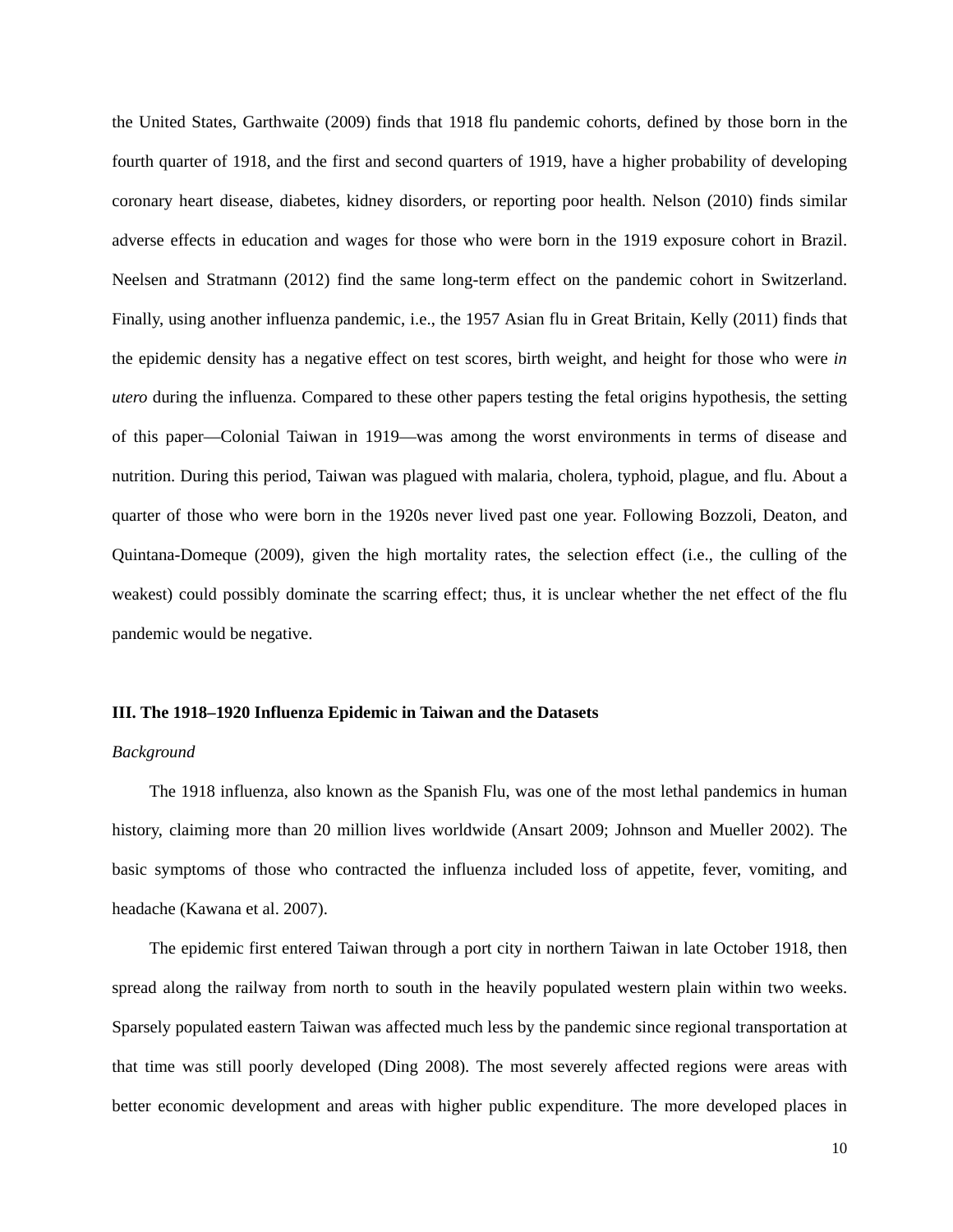1918 are also places with better development in economic and health infrastructure even today. Therefore, it is possible that our estimates of the impact of influenza could be underestimated due to the inverse relationship between government investment and pandemic severity.

Taiwan was a Japanese colony from 1895 to 1945. The Japanese colonial government that ruled Taiwan during that time collected vital statistics for the entire Taiwanese population, including the cause of deaths, and published aggregated-monthly and annual regional records in the publication *Dynamic Census of the Taiwanese Population*. We present the aggregate level of influenza-related death tolls from 1916 to 1926 by quarter in Figure  $1<sup>13</sup>$  Scholars who specialize in colonial Taiwanese history generally divide the 45-year Japanese colonization into three periods: 1895–1915, 1916–1936, and 1937–1945. They all suggest that 1916 is the beginning of a new era because it marked the end of the 20-year period of armed resistance by the Taiwanese and a sharp increase in government expenditures (Ru 2010; Rubinstein 1999, p. 212). Between 1912 and 1915, there was a slight increasing trend in maternal mortality rates, and a downward trend from 1916 onward. We decided to exclude pre-1916 data in our analysis for these reasons. In Figure 1, it shows that the second wave of influenza had higher mortality tolls than the first wave.

#### [Figure 1 inserts here]

For the purpose of our analysis, we would like to know how each wave of influenza affects childbearing age women. In Figure 2, we present the female influenza-related death tolls by age. One can see that the increased death tolls in the second wave (1920) were driven by the deaths of those under age 20 and above age 70. The death tolls were lower for child-bearing age (ages 25–35) women in the 1920 pandemic than in 1918. Combining this stylized fact, along with the fact that the infection rate is lower in the second wave than the first wave (imputed based on the statistics provided in the Taiwan Medical Journal 1919 & 1921), we can infer that fewer childbearing age women were affected in the second wave than the first wave.

 $<sup>13</sup>$  Since it is highly likely that influenza could be misdiagnosed as other respiratory diseases in 1918, following</sup> Johnson and Mueller's methodology (2002), we also code other causes of death such as tuberculosis, acute bronchitis, chronic bronchitis, pneumonia, pertussis, and diphtheria with influenza as influenza-related deaths. The trend for influenza-related deaths moves closely with deaths by influenza only.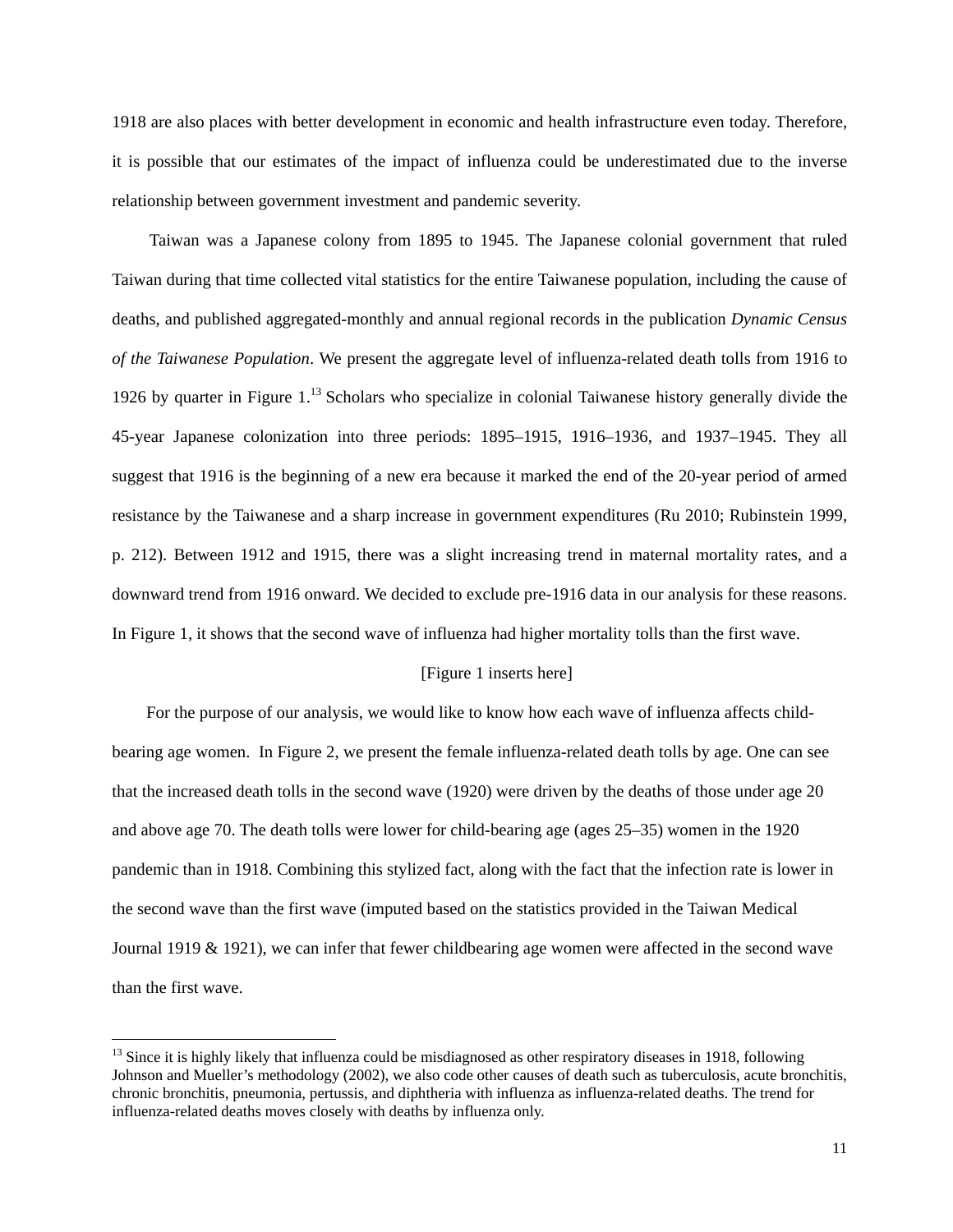#### [Figure 2 inserts here]

Ideally, we would want to use region-year variation in maternal infection rate, but such data are not available. As Almond (2006) has argued, maternal mortality rate is the best proxy available for measuring the severity of the effect of influenza on a fetus. First, the age distribution of influenza victims varies across regions and time. Using data in the United States, Noymer and Garenne (2000) find that outbreaks in 1918 were most deadly to the very young, very old, and, surprisingly, those at the prime age of between 25 and 35.14 A similar pattern has been found by Richard et al. (2009) using data in Japan. In the data available to us, we find a very similar pattern for the 1918 influenza. In order to assess fetal origins effects, only measures of pandemic intensity among those of childbearing age are relevant. We do not have a further breakdown of the pandemic intensity by age group-region; thus, maternal mortality could better capture this aspect of pandemic intensity. Second, Noymer and Garenne (2000) note that males were more likely to die in the influenza pandemic, hence data for the mortality of young women are needed so the estimation will not be confounded by the excess male deaths.<sup>15</sup> Third, puerperal death would not have been misdiagnosed, as it did not resemble other causes of death, as did other major pathological illnesses during the pandemic. Finally, maternal mortality has previously been used as a proxy for the *in utero* health environment. For example, Barker and Osmond (1987) found a strong relationship between local maternal mortality rate and the stroke mortality of offspring.

We first examine whether maternal mortality rates and the flu pandemic exhibit similar patterns. During this period, the occurrence of other infectious disease outbreaks such as malaria and cholera could also have caused an increase in the maternal mortality rate (MMR). Thus, in Figure 3 we present the residual MMR estimated from a regression controlling for the malaria death tolls, cholera death tolls, and a quadratic time trend. One thing worth noting is, as we hypothesized earlier, that the second wave impacted

 $14$  For example, when the influenza first hit Taipei (the first major city with a reported influenza incident), public gatherings such as religious and school activities still took place as usual, and it was noted in the news that the influenza was spread among students in several elementary schools in Taipei. By December 1918, many public gatherings were cancelled. It is evident that infectious rates could have specific age/gender profiles depending on localities.

<sup>&</sup>lt;sup>15</sup> If we were to use the influenza death tolls or influenza mortality rates as a proxy for *in utero* exposure to influenza, this is a measurement error issue in the right-hand-side variable, which could bias estimates downward.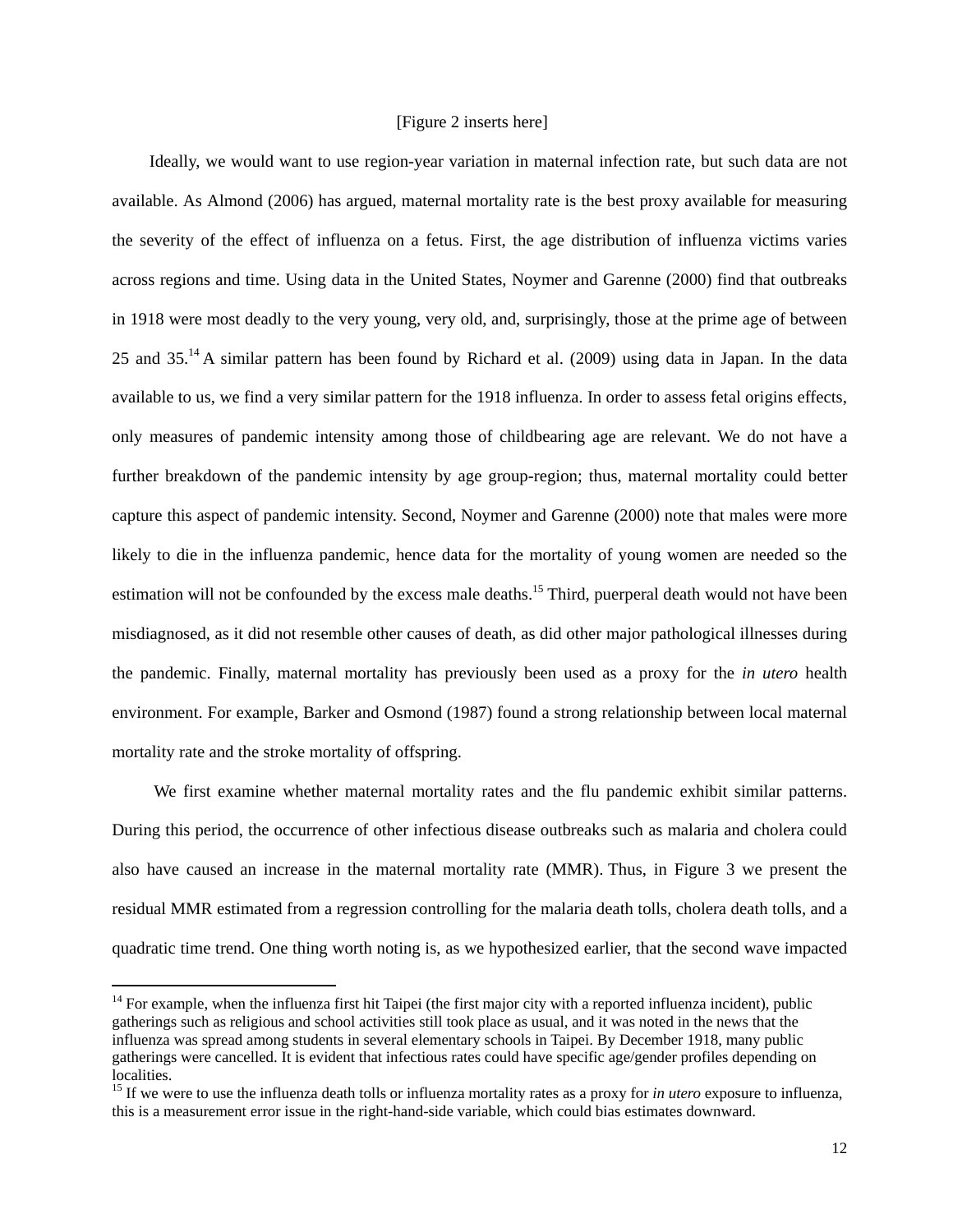fewer childbearing age women than the first wave and that the MMR has a smaller spike in the second wave than the first wave. This pattern is interesting since in later regressions we indeed find that the impact of the first wave of influenza is indeed smaller than the impact of the second wave.<sup>16</sup>

#### [Figure 3 inserts here]

#### *Anthropometric Outcome during Elementary School/Middle School*

A series of Taipei County's Statistical Books, 1929–1938, document the average height for male students from age 13 to 17 for each year. This allows us to examine the average height of the pandemic cohort during the teenage years relative to other cohorts. The Japanese colonial government also recorded the height of all students in 1927 and published "Health Statistics for School Students." For each region and each age, we know how many school kids fall into each of the 2.5-centimeter height bins by gender. These historic measures allow us to exploit the regional variations in pandemic severity.

#### *Educational Attainment in the 1980 Census*

 The 1980 Census of Taiwan records the educational attainment, gender, birthplace/ancestral home (*huji*), birth date, and birth year for all Taiwanese alive in 1980. To determine the effect of the 1918 influenza outbreak, we can link the severity of the epidemic, indicated by maternal mortality and infant mortality rates at the time and the region of an individual's birth, to one's subsequent educational attainment. We drop all the samples that were not born in Taiwan since there was a massive migration in 1949 from China.17 Table 1 shows the summary statistics of educational attainment taken from the 1980 census for those who were born between 1916 and 1926. On average, this cohort has 3.25 years of schooling, and males (4.73 years) completed significantly more years of schooling than did females (1.9 years). Furthermore, the average MMR and infant mortality rate are 0.47 percent and 16.55 percent, respectively. These region-year-level variables, which can approximate the average economic, social, educational, and sanitary conditions, will be used in the regressions later.

#### [Insert Table 1 here]

<sup>&</sup>lt;sup>16</sup> If we regress the MMR residual on influenza death tolls, the coefficients on influenza tolls is significant at the 1% level. The raw MMR figure is presented in the web appendix.

 $17$  The 1918 influenza also affects China, so we cannot use the immigrants from China as a comparison group.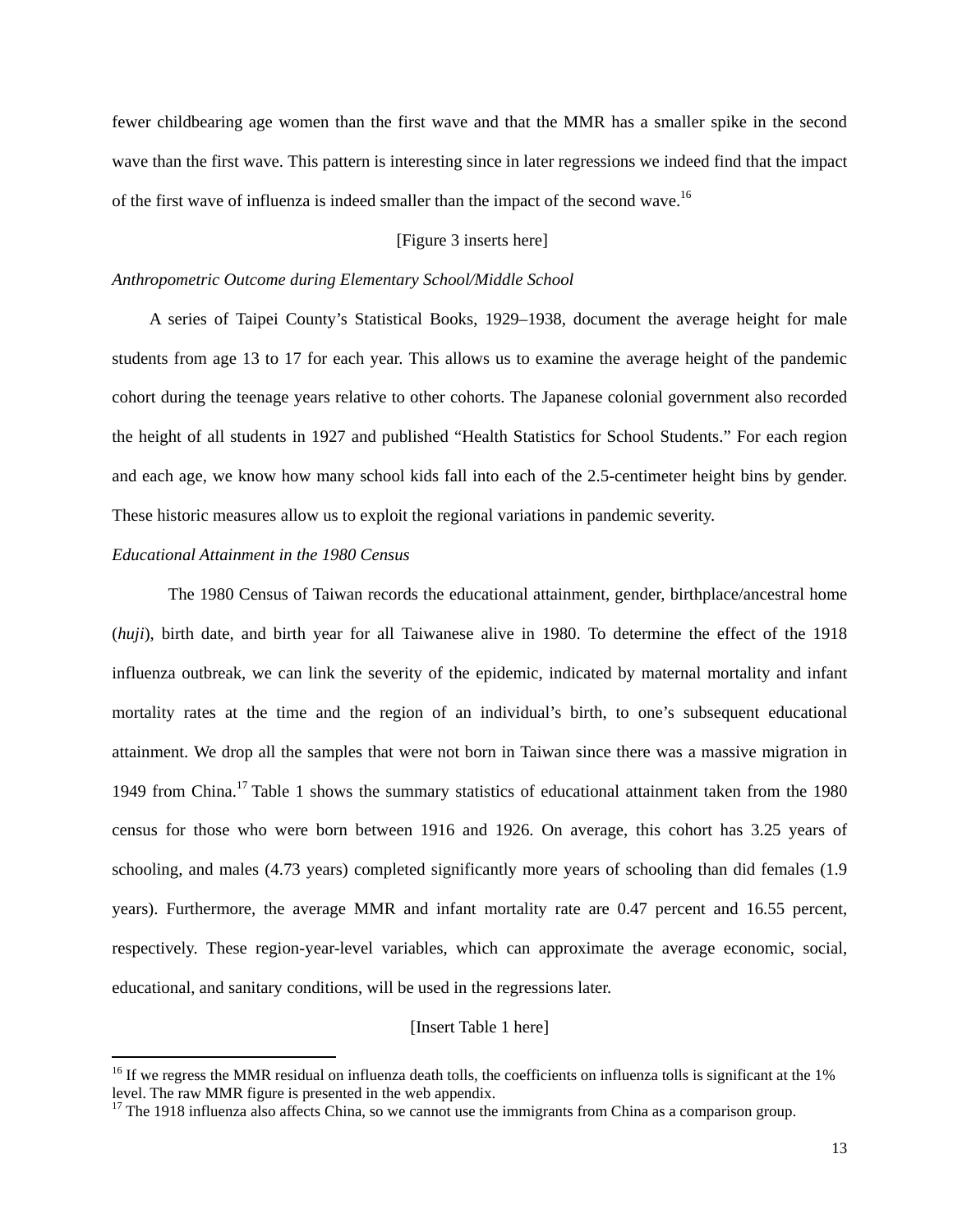#### *Health Outcome in 1989*

We use data from the *1989 Survey of Health and Living Status of the Elderly in Taiwan*, which records the health conditions for those who were above 65. It contains information on gender, father's education and occupation, birth year, birth county (which we can then merge to the birth region), and most important of all, whether sample individuals have health problems from a list of disease categories common among the elderly.

#### **IV. Empirical Results**

#### *Health Attainment—Height in Childhood and Adolescents*

Height for age is widely considered as a long-run measure of nutritional status (Thomas 1994). Although the treatment here (*in utero* exposure to influenza) was not specifically about nutrition, as we discussed in the literature review, symptoms of the 1918 influenza pandemic include appetite loss, vomiting, and/or diarrhea, all of which can affect the mother's and fetus's nutritional intake, and thus affect one's height.

Our first evidence comes from Taipei County's Statistical Book, 1929–1938, which documents the average height for male students from age 13 to 17 in each year. This allows us to back out the average height for those who were born from 1916 to 1921, then trace their average height from age 13 to 17.<sup>18</sup> Figure 4 reports the results. Readers should be cautious when they interpret this figure since the average years of education among males in Taipei County for these birth cohorts was about 5 years (~age 12). Therefore Figure 4 only reflects the height for a selected population who were still in school between age 13-17. Given this positive selection, we find that the average heights of male students born in 1919 were similar to the adjacent cohorts at age 13, and the height gap widens at ages 14-16. At age 16, the 1919 birth cohort was 3.5 cm (1.38 inches) shorter than their surrounding cohorts. By age 17, the difference in height between the 1919 and 1920 birth cohorts was 1 cm (0.39 inch). Another interesting pattern is that the 1919

 $18$  For example, a person who is age 14 in the 1931 statistical book should have been born in 1917.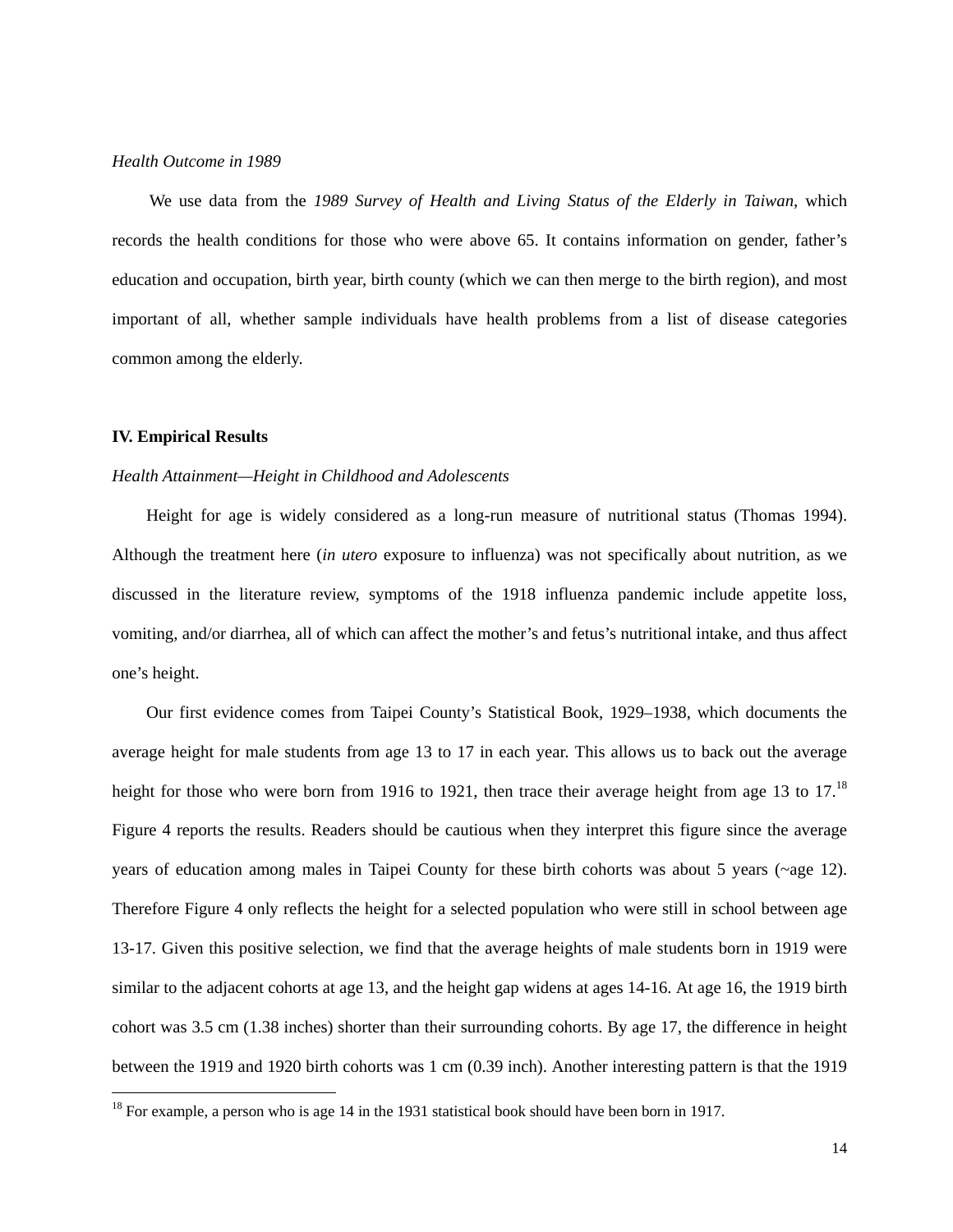birth cohort seems to experience adolescent growth spurts later than the rest of the surrounding birth cohorts. It is related to what Case and Paxson (2008) describe in their paper—children growing up with worse nutritional/disease environments experience later adolescent growth spurts. It is possible that while other birth cohorts experience growth spurts in age 14/15, the pandemic cohort catch up in terms of their heights in their late teens (at age 17). This same reason might explain why Mazumder et al. (2010) find a much smaller effect (0.12 cm) on adult height when comparing the 1919 birth cohort to the surrounding cohorts in the US data.

#### [Insert Figure 4 here]

Next, we use data from *Health Statistics for School Students*, *1927*. This dataset include the number of male and female students in each of the height categories for each region, each age (thus, birth year) and it was measured when the 1919 pandemic cohorts were at age 8, thus lessening the selection issue compared to the data above.<sup>19</sup> To gauge the effect of influenza on developmental outcomes, we explore the regional-time variations in influenza severity.20

 We first regress height in centimeters on the MMR with age, gender, region fixed effect, infant mortality rate at region-birth year, and region-specific time trend, and later the results are stratified by gender. To find the corresponding MMR, we use an average of the regional MMR from the imputed birth year and the lagged regional MMR. For example, for those who are nine years old in region *j*, the corresponding MMR would be an average of the 1918 MMR and the 1917 MMR from region *j*. P-values from the wild bootstrap are reported in Table 2 in brackets. We convert height into z-score for height, so that it is easier to compare across age. Each 0.4 percentage point increase in maternal mortality would decrease the average height of Taiwanese male students by approximately 1.76 cm, or 0.6 standard deviations. The impacts on girls' height are negative but statistically insignificant. Next we explore specific

 $19$  We include cohorts aged between 7 and 10. We have chosen the cutoff age to be at age 10 since the average

education level was about 3.3 years of education. Beyond age 10, the selection issue can be more serious.  $^{20}$  This specification is modeled after Almond's working paper version (2005). We also try to replicate Almond ( in imputing maternal infection rates using the MMR for 1917, 1918, and 1919. Almond uses the following formula: maternal infection rate<sub>1918</sub> = (MMR<sub>1918</sub> - MMR<sub>1917</sub>)/(maternal morbidity rate - MMR<sub>1917</sub>). Even though the MMR spiked in the winter of 1918, with a strong declining trend and a shorter duration of the pandemic, several of the regional MMR<sub>1918</sub> are still less than MMR<sub>1917</sub>, leaving this exercise less informative.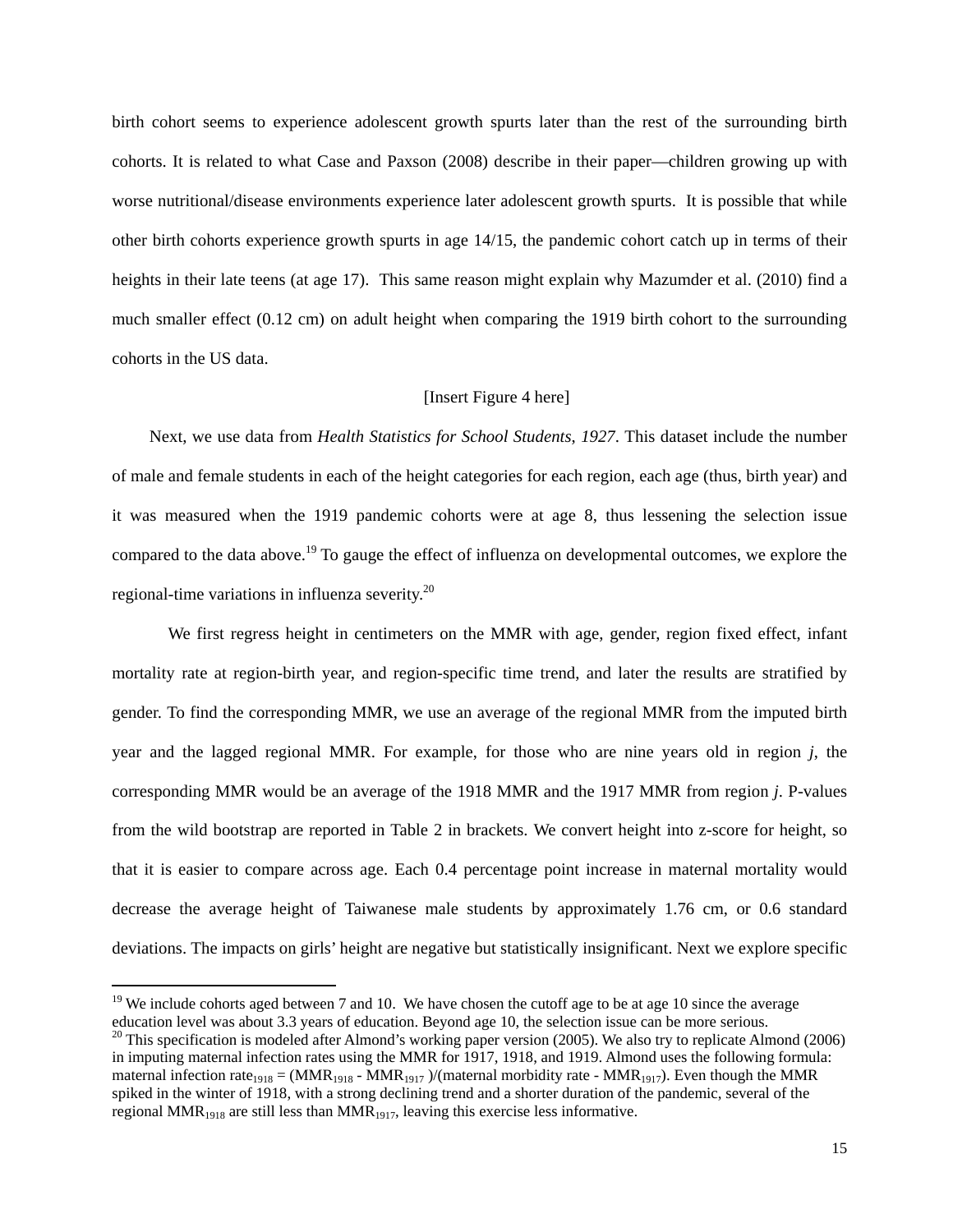height cutoffs (i.e., below the 5 percentile and above the  $75<sup>th</sup>$  percentile) to examine whether the reduction in height comes from a specific part of height distribution. We find that for males, the increase in maternal mortality rates (MMR) would increase the probability of being stunted (below the  $5<sup>th</sup>$  percentile) as well as reduce the likelihood of being above  $75<sup>th</sup>$  percentile. That suggests that the flu pandemic impacted height negatively for males throughout the entire distribution. In contrast, we find that for female, an increase in MMR *reduces* one's probability of being stunted while having a negative insignificant impact on the likelihood of being taller than the  $75<sup>th</sup>$  percentile. This interesting pattern can be due to positive selection. The issue of selection is stronger for female than male given that the average years of education for female is about 1.88 years (while male's average education is 4.73 years) and this height information was collected some time during  $2^{nd}/3^{rd}$  grade for the 1919 birth cohorts at school. It is likely the selected females who stay in school to complete  $2<sup>nd</sup>/3<sup>rd</sup>$  grade are healthier than the ones who dropped out of school.

#### [Insert Table 2 here]

#### *Educational Outcome-Time Series*

In this subsection, we attempt to replicate Almond's (2006) approach on education outcomes with the 1980 Taiwan Census. We have chosen the 1980 Census and the specific education outcome since the 1980 census was the earliest census that is available to researchers, and the 1980 census does not provide direct income/wealth measures, nor health measures. We present some time-series evidence examining the departure of pandemic birth cohorts from the surrounding cohorts in education outcomes.

In accordance with the fetal origins hypothesis, we would expect that those who were *in utero* during the peak of the pandemic (born between December 1918 and August 1919 and between December 1919 and September 1920) would be affected to a greater extent than those who were born just before the pandemic and nine months after the pandemic. We modify Almond's (2006) specification to accommodate the two pandemic waves and to incorporate regional characteristics and region-specific time trends as below:

$$
y_{ijt} = \alpha + \beta_1 * I(YOB = 1919)_{ijt} + \beta_2 * I(YOB = 1920)_{ijt} + Female_i
$$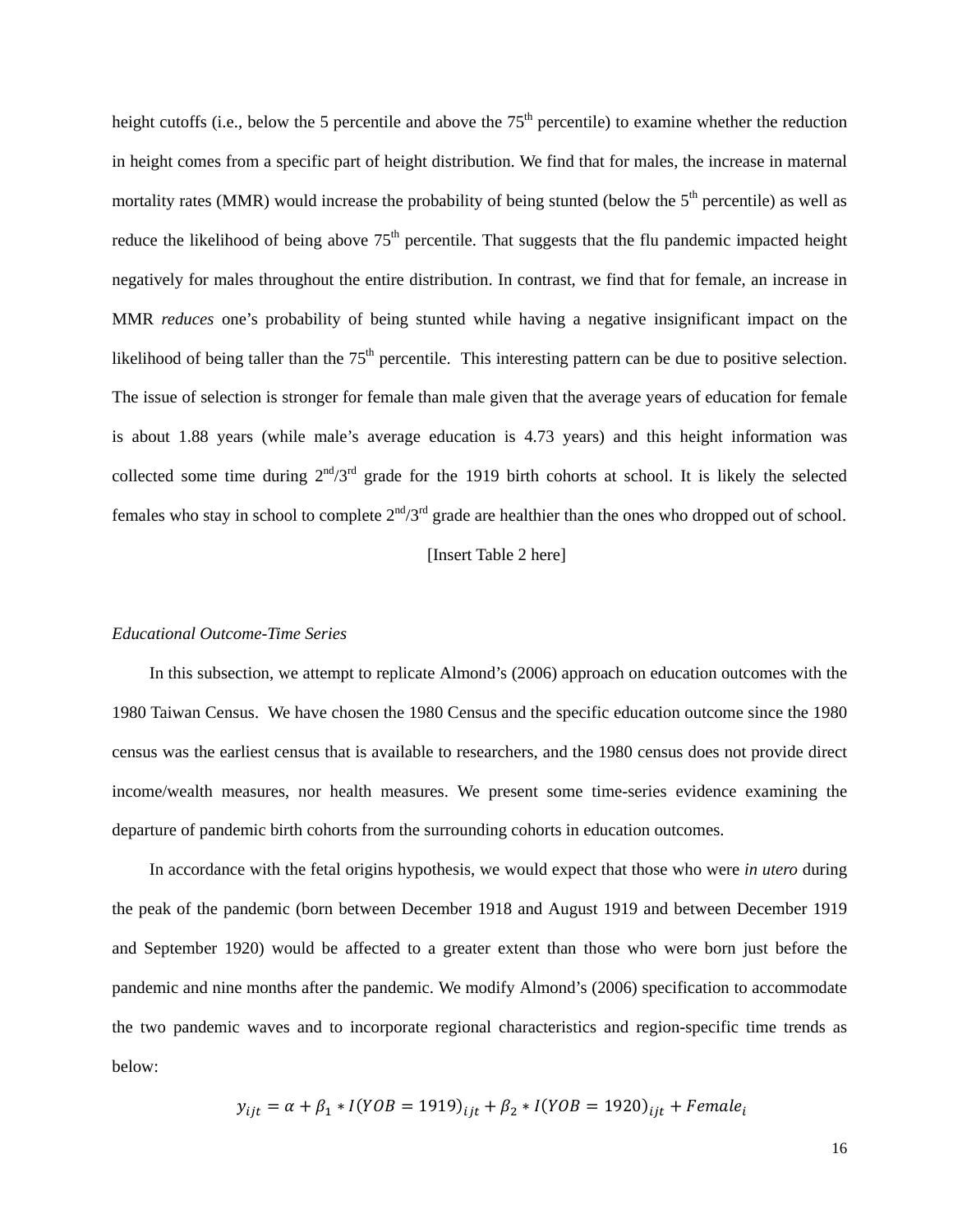$$
+\sum_j
$$
 Region Fixed Effects<sub>j</sub> +  $\sum_j$  Region<sub>j</sub> \* Time<sub>t</sub> +  $\varepsilon_{ij}$ —Equation (1),

where  $y_{ijt}$  is the education outcome for individual i in region j born in year t. I(.) denotes an indicator function whether one's year of birth is in the given year. Female<sub>i</sub> indicates whether individual i is female. The data include those who were born between 1916 and 1926.<sup>21</sup>

The key here is examining whether the pandemic cohorts demonstrate any departure from linear trends. Estimates of  $\beta_1$  and  $\beta_2$  are reported in Table 3, Panels B and C, for men and women, respectively. Our estimate suggests a 1.8 percent drop (-0.083/4.729=0.018) in years of education for the 1919 male birth cohort, while Almond (2006) finds a 1.4 percent drop in years of education. Another interesting finding is that coefficients for 1920 are mostly smaller than coefficients for 1919. This is what we expected from our discussion in Section III.22

#### [Insert Table 3 here]

Taiwan's 1980 census provides other outcomes including labor force participation and housing conditions. We find that the 1919/1920 birth cohorts are less likely to be currently employed. However, the interpretations of these outcomes are not straightforward. The relevant birth cohorts (1919) were 60, which is older than the average retirement age in Taiwan, 55. It is unclear whether remaining in the labor force at age 60 is in fact desirable. It can be that one is not healthy enough, and thus she has to leave the labor force; alternatively, it can be that she has saved enough for retirement and thus is able leave the labor force. As for housing conditions, it is a norm in Taiwan that the elderly live with and are supported by their children upon retirement. Housing is a common form of inheritance. One's housing condition may not only reflect the relevant cohorts' wealth, but rather may reflect one's family wealth (be it one's father's, or his children's, wealth). For brevity, these regression results are available in the web appendix.

 $21$  In the web appendix, we present a few robustness checks: first, the 1920 birth cohort dummies are removed from the regressions; second, we change cohort windows to 1915-1927 and 1917-1925; third, we add quadratic time trends; lastly, calendar of months fixed effects are included.

 $22$  Since we can identify the exact months when influenza death tolls peaked—in November/December 1918 and December/January 1919—and we know the birth month, we can further examine whether influenza exposure during different trimesters and different waves could have differential impacts. There is no obvious pattern as to which trimester is most important in order for the *in utero* environment to have a long term impact. The specification and the results are available in the web appendix.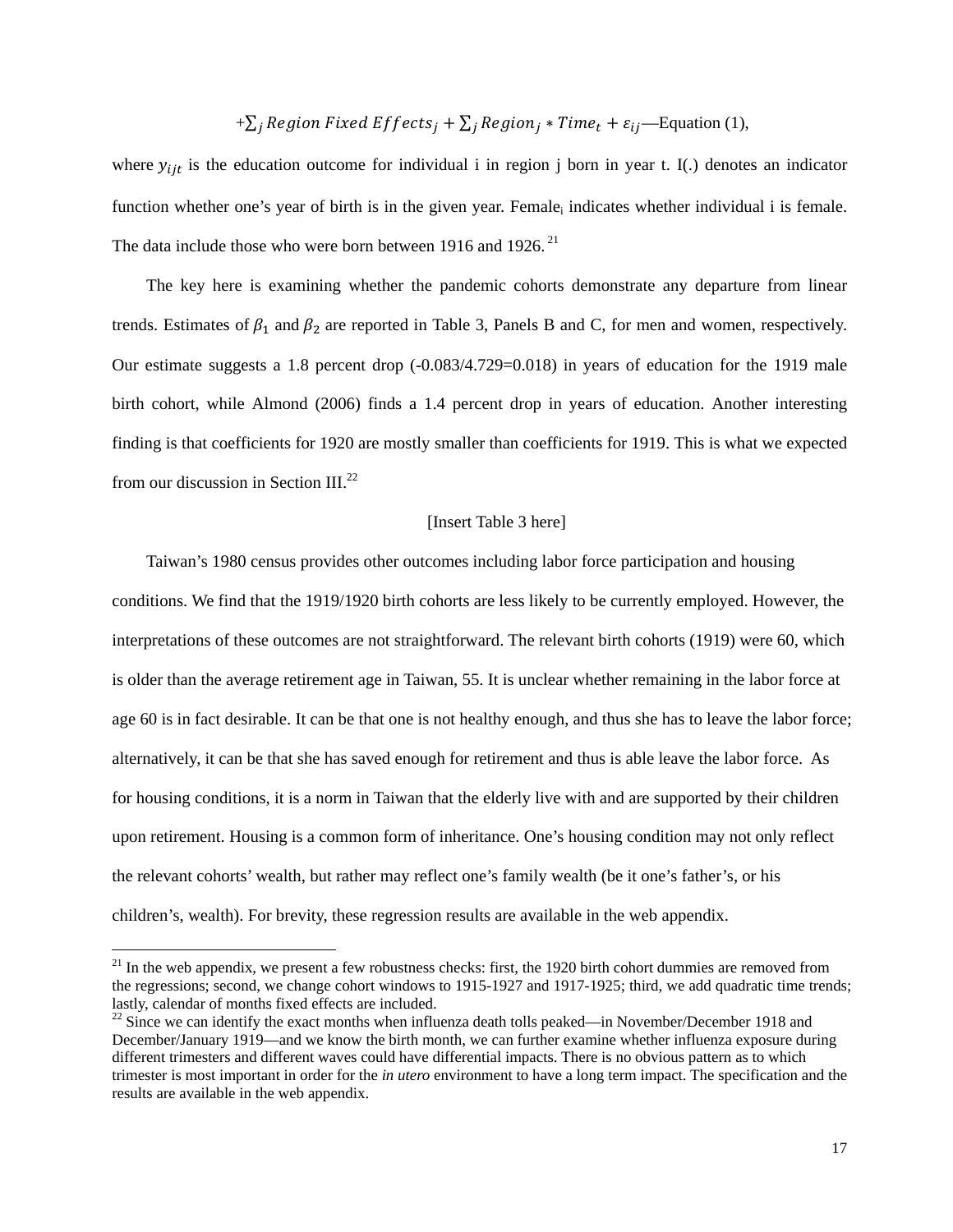#### *Regional Variation in Maternal Mortality Rate*

Another way to gauge the effect of influenza on education outcomes is to explore the regional-time variations in influenza severity.

We estimate the following regression:

$$
y_{ijt} = \alpha_{ijt} + \beta_1 * WeightedMMR_{ijt} + \beta_2 * Female_i + v_j + \varepsilon_{ijt}
$$
—Equation (2),

where *i* is the individual, *j* is the birth region, and *t* is the birth year-month.<sup>23</sup> The main coefficient of interest is  $\beta_1$  on MMR, which approximates the health environment faced by the fetus. The MMR measures are available either at annual regional levels or monthly aggregate levels. There are various ways to construct the appropriate MMR for individual *i*, which we will explore in the robustness check section. First, we estimate Equation 3 with regional-annual MMR and calculate the weighted MMR in which weight is determined based on months of *in utero* exposure in a given year. For example, if one is born in June 1919, then the weighted MMR would be the weighted average between two-thirds of 1919 MMR and one-third times 1918 MMR. The results are reported in Table 4, Row 1. We find that a 1 percentage point increase in MMR results in a reduction in the years of education by 1.891 years. Next, infant mortality rate is added to capture the environment during the individual's infancy since this could also affect their later developmental outcomes. However, one should be cautious in interpreting this coefficient as causal. This is a period during which Taiwan had experienced an overall improvement in educational attainment and public health, so it is essential to control for a linear time trend. Moreover, this improvement in education can vary across regions, so a set of region-specific time trends is included in the specifications. Next, we include regional time trends, the results of which are reported in Row 3. This would be our preferred

<sup>&</sup>lt;sup>23</sup> In the Taiwanese Census, birth place is reported at county level. We then match it to region level, as defined in 1919. Following regional-variation analysis in Almond (2006), we use fewer birth cohorts in this part of analysis. The birth cohorts included are 1917 to 1922. We exclude the 1916 cohorts, since we also noticed that there was a malaria outbreak in 1916. For the purpose of testing the fetal origin hypothesis, whether the increase of MMR was driven by malaria outbreaks or influenza probably does not affect the interpretation. However, the main identification of the paper is to exploit the variation of maternal mortality rates caused by the flu pandemic, so we decide to omit 1916 data in this set of analysis. In the web Appendix we provide various robustness checks including changing cohort windows by extending one more year in both directions, and the results are consistent.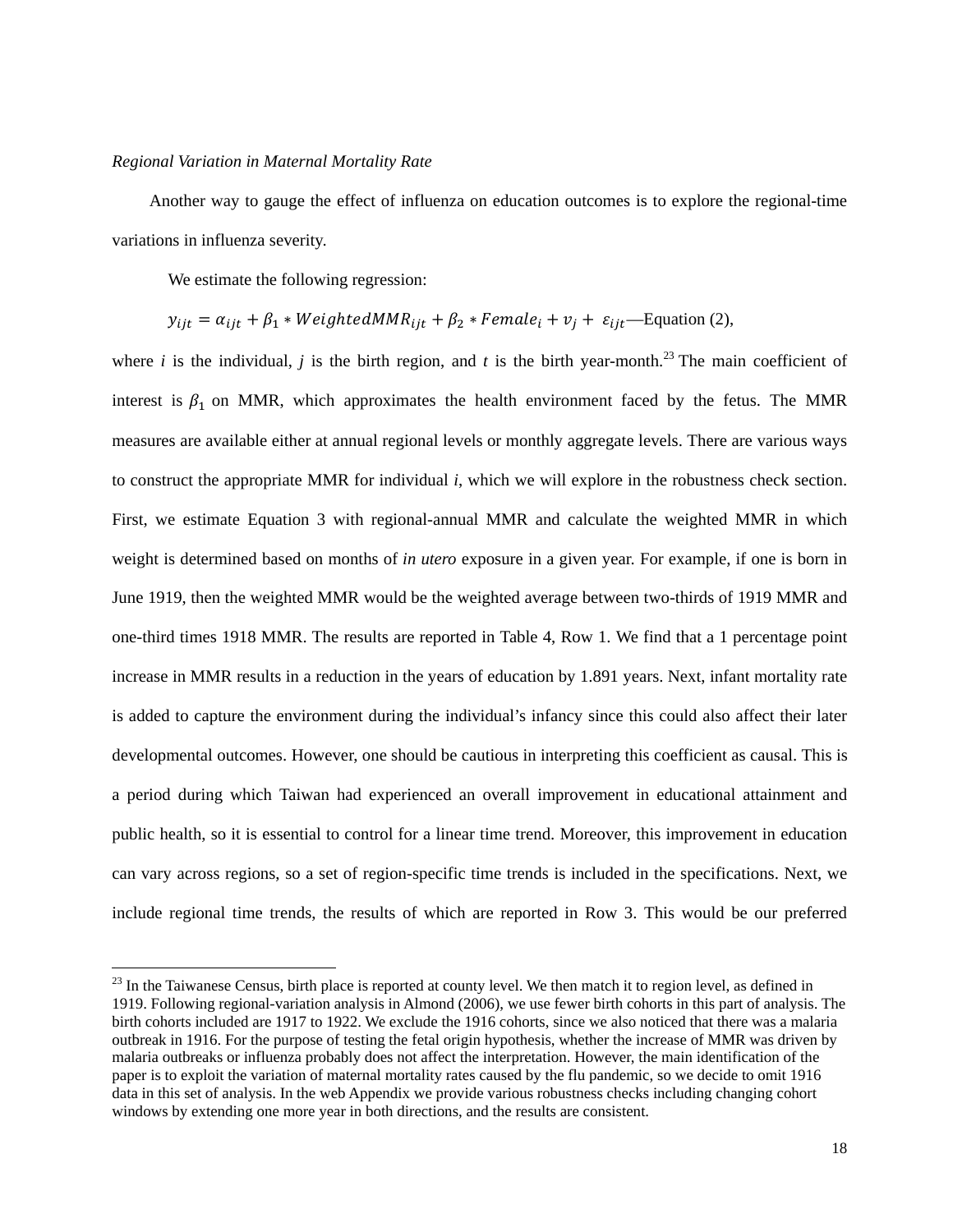specification throughout the remainder of this paper. Once we control for the time trend, we find that the coefficient reduces by almost half. Every 1 percentage point increase in MMR would reduce the years of education by 0.865 years  $(0.865/2.89 = 30$  percent). Compared to Almond's  $(2005)$  finding of 0.947 year  $(0.947/10.7 = 8.8$  percent), while similar in absolute scale, the relative impact is much greater in Taiwan than in the United States. In Row 4, we use a lag regional-annual MMR from the previous year. In Row 5, we include sanitation expenditure, educational spending seven years later (when the cohort reaches the age to enter elementary school), and agriculture GDP per capita at the region-year level. This could capture some additional regional variations that cannot be eliminated by the region-specific time trend and region fixed effect. In Row 6, we use the mean of aggregate-monthly MMRs of the nine months prior to the birth; e.g., if one is born in September 1918, the average monthly MMR is the mean from monthly MMR from January–September 1918.<sup>24</sup>

#### [Insert Table 4 Here]

#### [Insert Table 5 Here]

Table 5 reports coefficient estimates for several different setups for sensitivity analyses, using Equation 3 with regional-specific time trends. The first two rows report results for males and females separately. Overall, the negative effect of maternal mortality is sustained in both genders. In addition, the coefficients for the male subsample are slightly larger than their female counterparts. The gender difference may be due to the fact that, compared to males, very few females (fewer than 3 percent) have achieved an educational level higher than junior high school. Row 3 reports the results excluding Hualien and Taitung, the two eastern regions with sparse populations that were less affected by the 1918 influenza due to difficulties in transportation. In footnote 18, we mention that Taipei, Tainan, and Taidong saw exposures to cholera in 1919 that resulted in mortality rates but very few survivors. We exclude these regions from our analysis in Row 4. In Row 5, quarter-of-birth fixed effects are included. One can see that the sizes of coefficients are similar but they are less precisely estimated. Overall, the results from various

 $24$  We only report linear probability results for simplicity. In the web Appendix, we report the regression results with probit estimates.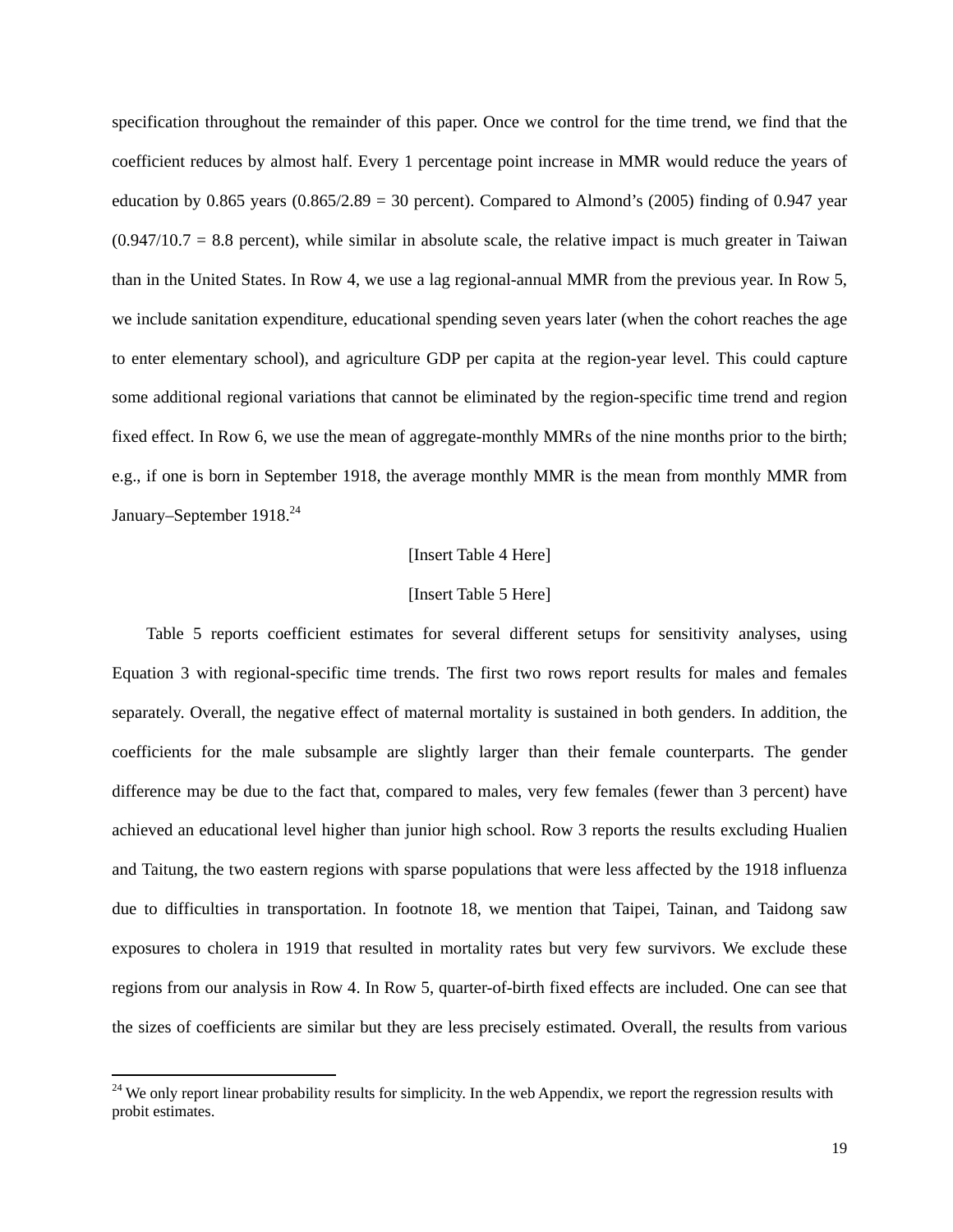robustness checks are similar to our baseline results in Table 4, Row 2.

How large was the effect of influenza on educational attainment? Based on our estimates that the MMR increased 0.4 percentage points during the peak of 1918 pandemic, and the coefficient of maternal mortality on education years is -0.865, it reduces years of education by about 12.0 percent  $(0.4*0.865/2.89=0.12)$ . Compared with Almond (2006), who obtained only a 2–3 percent decrease in years of education, the 1918 influenza asserted a larger impact on Taiwan.<sup>25</sup> Besides the fact that MMR is a proxy for *in utero* environment, maternal deaths can also have a direct effect on the surviving children. We do a back-of-the-envelope calculation estimating the direct effect, and it suggests that the direct effect would only lower the years of education by 0.01 year  $(0.26 \text{ percent})^{26}$ 

#### *Health Attainment in Old Age*

The Barker hypothesis also suggests that fetal influenza exposure can affect health conditions later in life. We investigate this claim by using the 1989 Survey of Health and Living Status of the Elderly in Taiwan and present the results in Table 6. The model specification is the same as for Equation 3 with region-specific time trends and infant mortality rates. In Panel A, linear probability models are presented and in Panel B, marginal effects from probit model are presented.<sup>27</sup>

As the results in Table 6 Panel A indicate, we find that an increase in MMR increases an individual's probability of having a respiratory disease (including asthma, bronchitis, and other breathing related diseases), diabetes, and kidney disease. These findings are important since both Mazumder et al. (2010) and Garthwaite (2009) use the National Health Interview Survey, but neither can examine respiratory

 $^{25}$  Our point estimate is very similar to Almond's (2006). The only difference is that the baseline education level is much lower in Taiwan than the United States. Thus, it appears to have a bigger impact.

<sup>&</sup>lt;sup>26</sup> Assuming that all children who lost their mother (during labors) receive zero years of education, we would find the direct impact of increasing MMR by 0.4 percentage points, which would lower years of education by only 0.01 years  $(0.04 \text{ percent}) (0.004*0+0.996*2.89=2.88).$ 

 $27$  In this dataset, although birth month was collected in the survey, the statistical agency that houses the data is reluctant to share the birth month information. Therefore we only know whether an individual was born in the first or the second half of the year. For those who were born between January and June of any given year, we assign to them the maternal mortality rates from the previous year for their region. For those who were born between July and December, we assign them the maternal mortality rates from that year.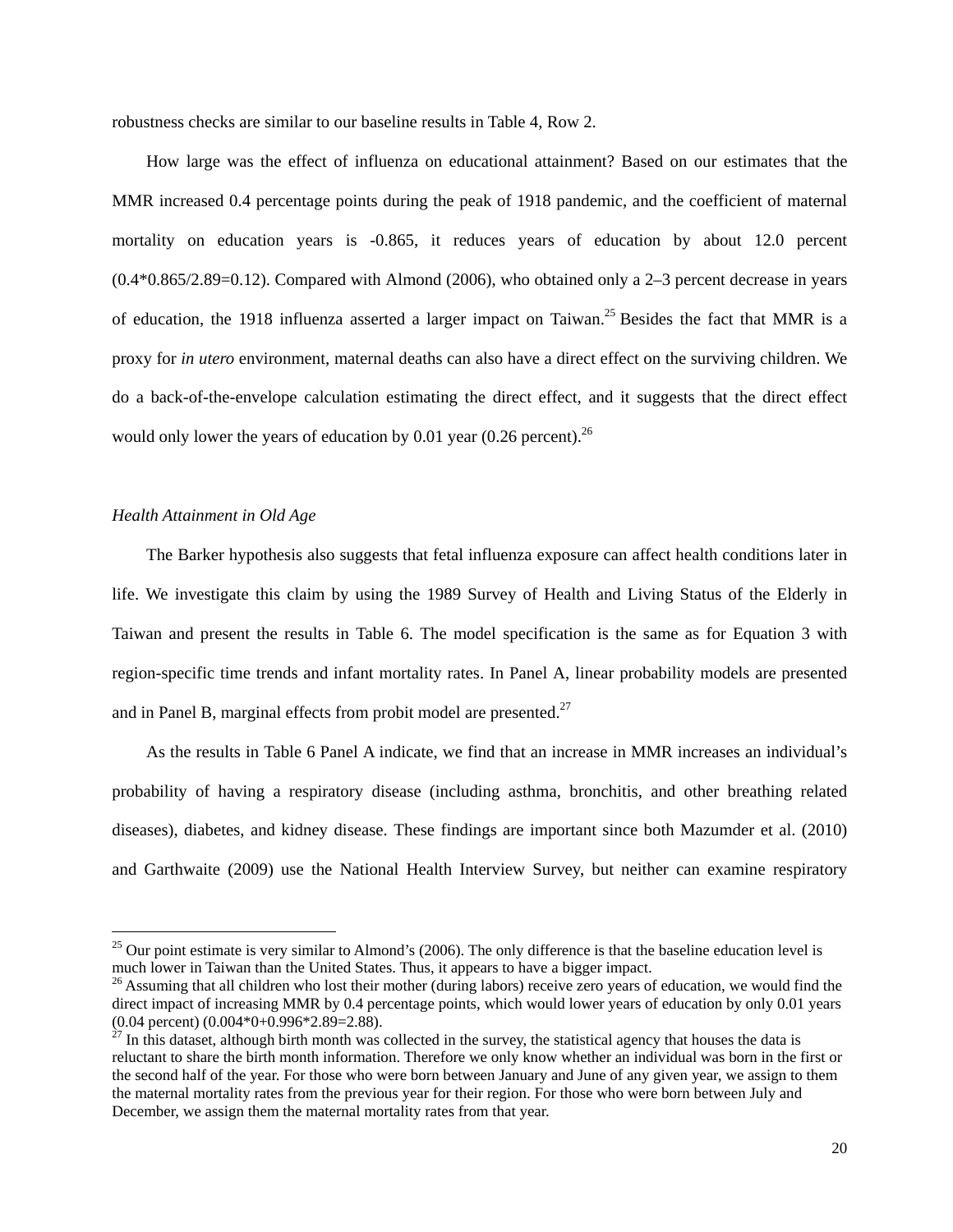illness due to data limitations. Based on the probit specification, we also find that an increase in MMR increases the likelihood of circulatory disease which is similar to the finding in Mazumder et al. (2010).

#### [Insert Table 7 here]

#### **V. Discussion and Conclusion**

Using MMR as a proxy measuring the degree of exposure, and combining several historical and current datasets in Taiwan, we find that exposure to 1918 influenza while *in utero* has a profound adverse effect on both short-term and long-term health and cognition outcomes. The pandemic cohort was shorter during childhood and adolescence, had less education and a higher chance of having various health issues, including kidney disease, cardiovascular disease, respiratory problems, and diabetes. This paper provides additional evidence supporting the fetal origins hypothesis.

Other than the height outcome which was measured during childhood and adolescence, one should note that most other outcomes were measured either in 1980 or 1989, when the relevant cohorts are in their 60s or early 70s. Attrition is certainly a valid concern. Given that the weaker or less healthy members are less likely to survive until 1980, a negative effect would be estimated on a positively selected sample, thus our regression results provide a lower bound of the true effects.

Our time-series analysis examines the impact of two waves of flu pandemic in Taiwan (the first wave in the winter of 1918 and the second wave in the winter of 1919–1920). Although there was a higher influenza-related death toll in the second wave than the first wave, based on the information collected, the second wave was more virulent and had a lower infection rate than the first wave, and the influenza deaths toll for child-bearing-age females between ages 20–35 were also lower in 1920 than in 1918 (Hsieh 2009; Taiwan Population Dynamics Statistics 1921). In our time-series regression analysis, we find a weaker impact for 1920 than 1918 when we examine the population as a whole. This analysis also suggests that, in future research that exploits a natural experiment similar to the influenza pandemic, if maternal infection rate or death tolls of pregnancy-age women are not available, MMR may be a better proxy than overall death tolls.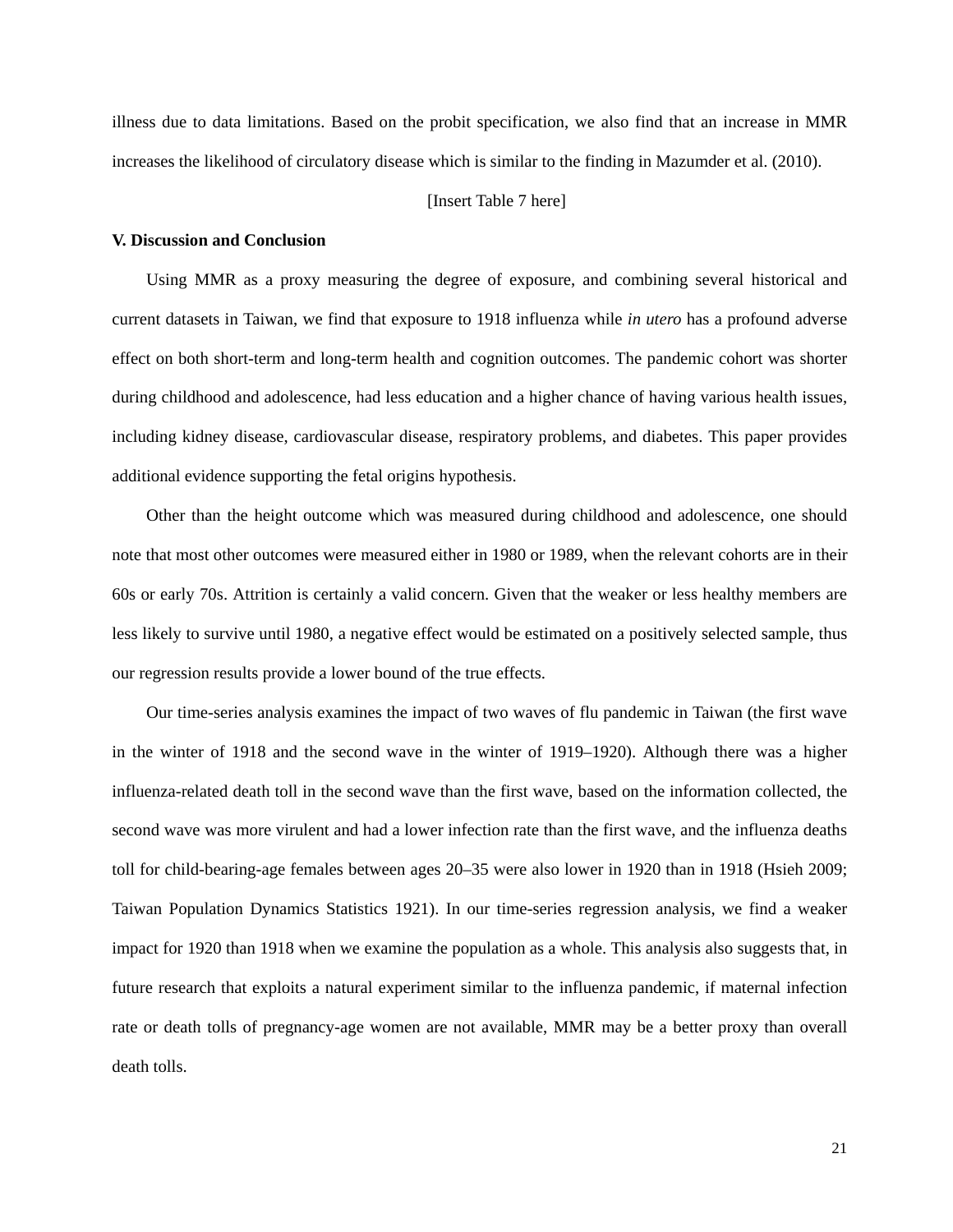#### **References**

- *1989 Survey of Health and Living Status of the Elderly (*中老年身心社會生活狀況長期追蹤調查*) (1989).* Health Promotion Administration, Ministry of Health and Welfare. [in Chinese]
- Almond, D. (2005). Is the 1918 influenza pandemic over? Long‐Term effects of *in utero* influenza exposure in the Post‐1940 U.S. population. *Working Paper.*
- Almond, D. (2006). Is the 1918 influenza pandemic over? Long‐Term effects of *in utero* influenza exposure in the Post‐1940 U.S. population. *Journal of Political Economy, 114*(4), pp. 672-712.
- Almond, D., Chay, K., & Lee, D. (2005). The cost of low birth weight. *Quarterly Journal of Economics*, 120(3),1031-1083.
- Almond, D., & Currie, J. (2011a). Human Capital Development Before Age Five. in Orley Ashenfelter and David Card (Eds.), The Handbook of Labor Economics, 4b. Amsterdam: Elsevier Science B.V.
- Almond, D. & Currie, J. (2011b). Killing Me Softly: The Fetal Origins Hypothesis. *Journal of Economics Perspectives*.25(3), 153-172.
- Almond, D., & Edlund, L. (2007). Trivers–Willard at birth and one year: Evidence from US natality data 1983–2001. *Proceedings of the Royal Society B: Biological Sciences, 274*(1624), 2491-2496.
- Almond, D., Edlund, L., & Palme, M. (2009). Chernobyl's subclinical legacy: Prenatal exposure to radioactive fallout and school outcomes in Sweden. *The Quarterly Journal of Economics, 124*(4), pp. 1729-1772.
- Almond, D., & Mazumder, B. (2005). The 1918 influenza pandemic and subsequent health outcomes: An analysis of SIPP data. *The American Economic Review, 95*(2, Papers and Proceedings of the One Hundred Seventeenth Annual Meeting of the American Economic Association, Philadelphia, PA, January 7-9, 2005), pp. 258-262.
- Almond, D., and Mazumder, B.(2011) Health Capital and the Prenatal Environment: The Effect of Ramadan Observance during Pregnancy. *American Economic Journal: Applied Economics*, 3(4): 56– 85.
- Angrist, J. D., & Pischke, J. S. (2008). *Mostly harmless econometrics: An empiricist's companion*. Princeton university press.
- Ansart, S., (2009), Mortality burden of the 1918–1919 influenza pandemic in Europe, *Influenza and other Respiratory Viruses*, 3(3), 99-106.
- Atladóttir, H. O., Thorsen, P., Østergaard, L., Schendel, D. E., Lemcke, S., Abdallah, M., & Parner, E. T. (2010). Maternal infection requiring hospitalization during pregnancy and autism spectrum disorders. *Journal of autism and developmental disorders*, *40*(12), 1423-1430.
- Barker, D. J. P. (1990). The fetal and infant origins of adult disease: The womb may be more important than the home. *BMJ: British Medical Journal, 301*(6761), p. 1111.

Barker, D. J. P. (1992). Fetal and infant origins of adult disease. *BMJ Books,*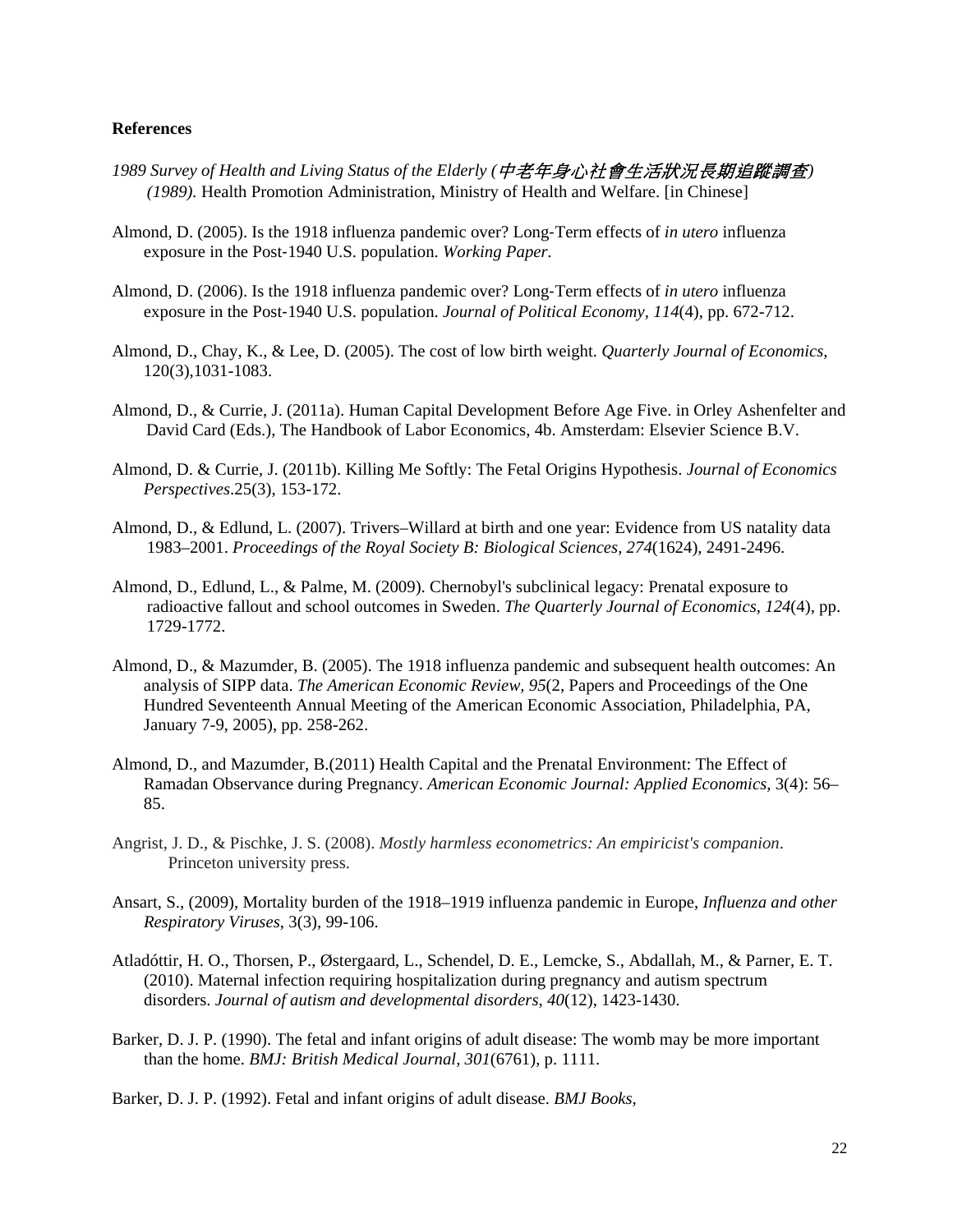- Barker, D. J. P. (1998). *Mothers, babies and health in later life, 2nd edition* Edinburgh: Churchill Livingstone.
- Barker, D. J. P., & Osmond, C. (1987). Death rates from stroke in England and wales predicted from past maternal mortality. *British Medical Journal (Clinical Research Edition), 295*(6590), pp. 83-86.
- Barker, D., Eriksson, J., ForsÃn, T., & Osmond, C. (2002). Fetal origins of adult disease: Strength of effects and biological basis. *International Journal of Epidemiology, 31*(6), 1235-1239.
- Barreca, A. (2010). The long-term economic impact of *in utero* and postnatal exposure to malaria. *Journal of Human Resources,* 45(4): 865–892
- Behrman, J. R., & Rosenzweig, M. R. (2004). Returns to birth weight. *The Review of Economics and Statistics,86*(2), pp. 586-601.
- Black, S. E., Devereux, P. J., & Salvanes, K. G. (2007). From the cradle to the labor market? the effect of birth weight on adult outcomes. *The Quarterly Journal of Economics, 122*(1), 409-439.
- Boardman, J., Powers, D. A., Padilla, Y. C., & Hummer, R. A. (2002). Low birth weight, social factors, and developmental outcomes among children in the united states. *Demography, 39*(2), pp. 353-368.
- Bozzoli, C., Deaton, A., & Quintana-Domeque, C. (2009). Adult height and childhood disease. *Demography*, 46(4), 647-669.
- Brown, A. S., Begg, M. D., Gravenstein, S., Schaefer, C. A., Wyatt, R. J., Bresnahan, M., et al. (2004). Serologic evidence of prenatal influenza in the etiology of schizophrenia. *Archives of General Psychiatry, 61*(8), 774-780.
- Brown, R., (2011). *The 1918 U.S. influenza pandemic as a natural experiment, revisited. .*Unpublished
- Cameron, A. C., Gelbach, J. B., & Miller, D. L. (2008). Bootstrap-based improvements for inference with clustered errors. *Review of Economics and Statistics, 90*(3), 414-427.
- Case, A., Fertig, A., & Paxson, C. (2005). The lasting impact of childhood health and circumstance. *Journal of Health Economics, 24*(2), 365-389.
- Case, A., Lubotsky, D., & Paxson, C. (2002). Economic status and health in childhood: The origins of the gradient. *The American Economic Review, 92*(5), pp. 1308-1334.

Case, A., & Paxson, C. (2008). Height, health, and cognitive function at older ages. *The American Economic Review*, *98*(2), 463-467.

Census Bureau (1924) Statistical Abstract of the United States http://www2.census.gov/prod2/statcomp/documents/1924-01.pdf

Chen, Y. & Zhou, L.(2007). The long-term health and economic consequences of the 1959-1961 famine in China. *Journal of Health Economics*, 26(4), 659-681.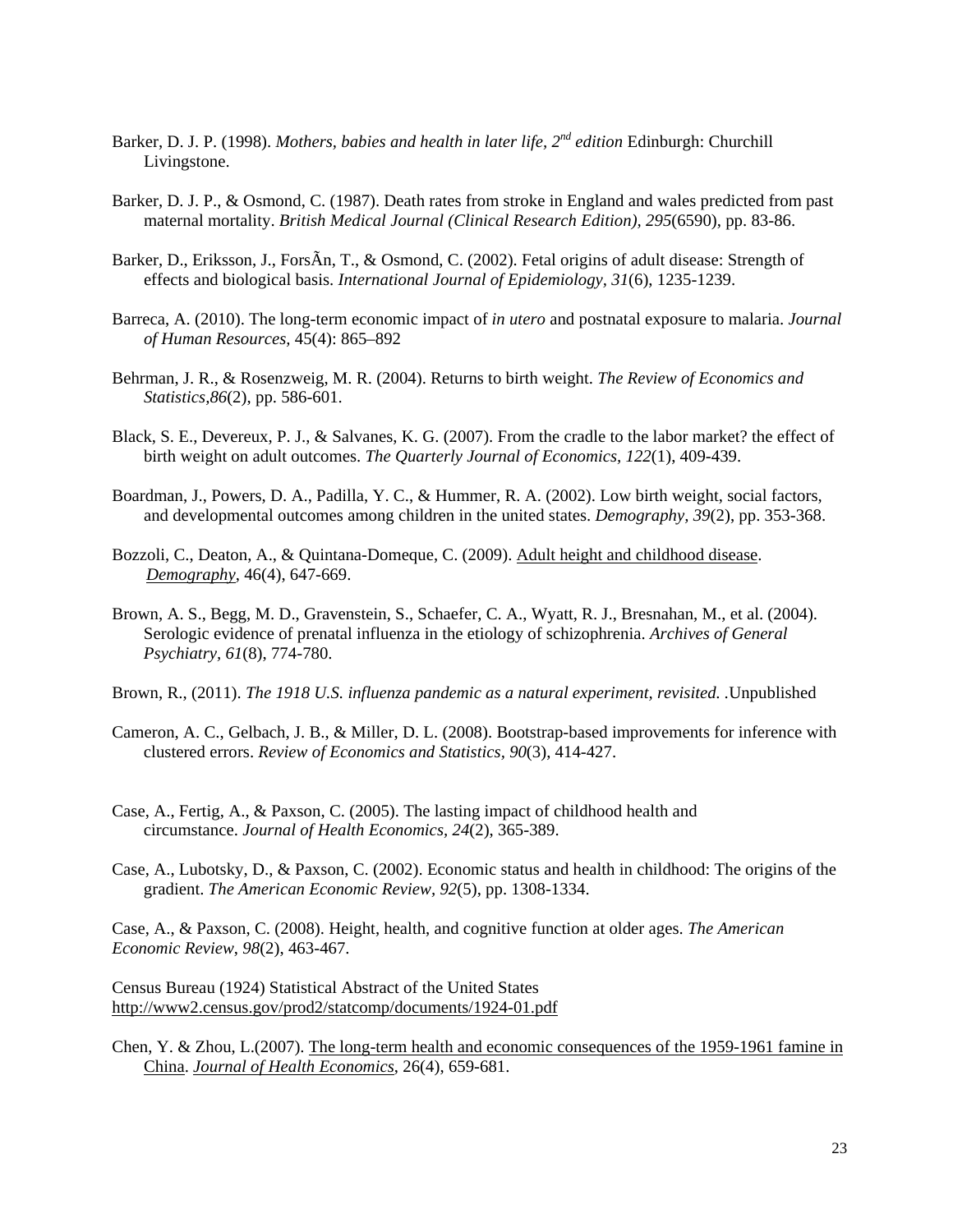- Chou, W. (1995). Being forgotten in history: The experience of Taiwanese soldiers during Japanese rule. [歷史的記憶與遺忘:「臺籍日本兵」之戰爭經驗的省思] *Current,* (107), 34-49.
- Conley, D. & Bennett, N. G. (2000). Is biology destiny? birth weight and life chances. *American Sociological Review, 65*(3), pp. 458-467.
- Currie, J. (2011). "Inequality at Birth: Some Causes and Consequences." *American Economic Review*, 101(3): 1-22.
- Currie, J., & Vogl, T. (2013). Early-life health and adult circumstance in developing countries. *Annual Review of Economics*, 5(7), 1-7.36.
- Ding, K. C. (2008). 1918-1920 H1N1 flu pandemic in Taipei. *(in Chinese)* [1918-20 年台北地區的 H1N1 流感疫情] *Life Science News, 12*, 141-175.
- *Dynamic Census of the Taiwanese Population (*台灣人口動態統計*)*(1916-1925). Japanese Colonial Government in Taiwan. [in Japanese]
- Ericson, A. and Kallen, B. 1998. "Very low birthweight Boys at Age 19." *Archives of Disease in Childhood – Fetal and Neonatal Edition* 78 (May): F171-4.
- Erkoreka, A. (2010). The Spanish influenza pandemic in occidental Europe (1918–1920) and victim age. *Influenza and other respiratory viruses*, *4*(2), 81-89.
- Field, E., Robles,O., & Torero, M. (2009). Iodine Deficiency and Schooling Attainment in Tanzania. *American Economic Journal: Applied Economics*, 1(4): 140–69.
- Garthwaite, C. (2009). *The effect of in-utero conditions on long term health: Evidence from the 1918 spanish flu pandemica.* Unpublished
- Glynn, L. M., Wadhwa, P. D., Dunkel-Schetter, C., Chicz-Demet, A., & Sandman, C. A. (2001). When stress happens matters: Effects of earthquake timing on stress responsivity in pregnancy. American Journal of Obstetrics and Gynecology, 184, 637–642.
- Hack, M., Flannery, D. J., Schluchter, M., Cartar, L., Borawski, E., & Klein, N. (2002). Outcomes in young adulthood for very-low-birth-weight infants. *N Engl J Med, 346*(3), 149-157.
- Haines, M.,(2001). The Urban Mortality Transition in the United States, 1800-1940. NBER Historical Working Paper No. 134
- Hsieh, Y. H. (2009). Excess deaths and immunoprotection during 1918–1920 influenza pandemic, Taiwan. *Emerging infectious diseases*, *15*(10), 1617.
- *Health statistics for school students. (*昭和二年學校生徒及兒童身體檢查統計書*)*(1927). Japanese Colonial Government in Taiwan.
- Huizink AC, Robles de Medina PG, Mulder EJ, Visser GH, Buitelaar JK. Stress during pregnancy is associated with developmental outcome in infancy. J Child Psychol Psychiatry. 2003;44:810–818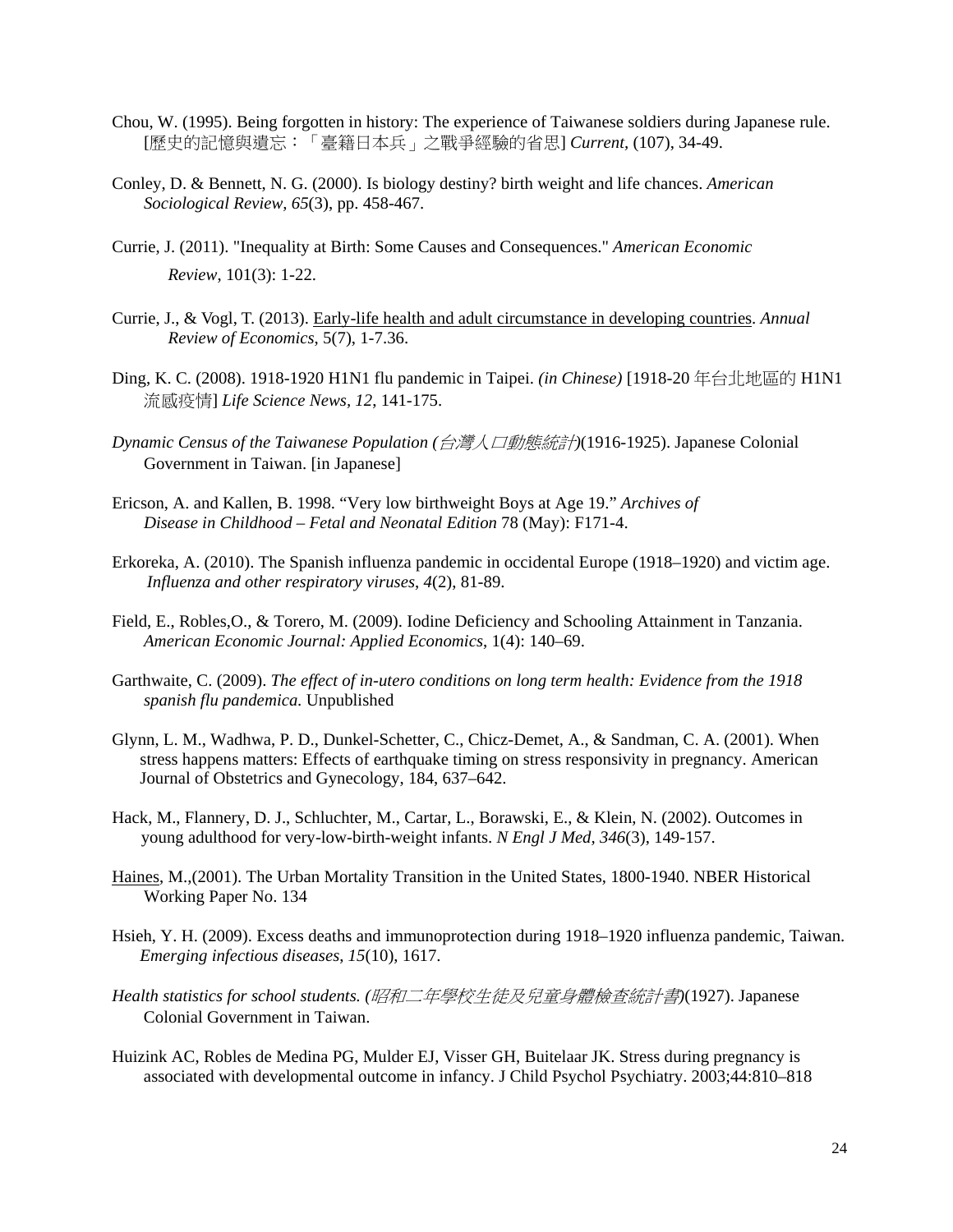- Johnson, N. & Mueller, J. (2002). Updating the accounts: global mortality of the 1918-1920 "Spanish" influenza pandemic. *Bulletin of the History of Medicine* 76:105-15
- Johnson, R. C., & Schoeni, R. F. (2011). The influence of early-life events on human capital, health status, and labor market outcomes over the life course. *The B.E.Journal of Economic Analysis & Policy, 11*(3), 3.
- Kawana , A. et al (2007). Spanish Influenza in Japanese Armed Forces, 1918–1920 Emerging Infectious Diseases 2007 April; 13(4): 590–593.
- Kelly, E. (2011). The Scourge of Asian Flu: *In utero* Exposure to Pandemic Influenza and the Development of a Cohort of British Children. *Journal of Human Resources* 46(4), 669–694.
- Konje, J. C., Bell, S. C., Morton, J. J., De Chazal, R., & Taylor, D. J. (1996). Human fetal kidney morphometry during gestation and the relationship between weight, kidney morphometry and plasma active renin concentration at birth. *Clinical Science, 91*, 169-175.
- Langley-Evans, S. C. (2001). Fetal programming of cardiovascular function through exposure to maternal undernutrition. *Proceedings of the Nutrition Society, 60*(04), 505-513.
- Lauderdale, D. S. (2006). Birth outcomes for Arabic-named women in California before and after September 11. *Demography*, 43, 185–201.
- Lee, D. S. (2009). Training, wages, and sample selection: Estimating sharp bounds on treatment effects. *Review of Economic Studies*, 76(3), 1071-1102.
- LeWinn, K. Laura R Stroud, Beth E Molnar, James H Ware, Karestan C Koenen, and Stephen L Buka (2009). Elevated maternal cortisol levels during pregnancy are associated with reduced childhood IQ. *International Journal of Epidemiology*, 38(6):1700\_1710
- Lin, M., & Liu, J. (2009). Do lower birth weight babies have lower grades? twin fixed effect and instrumental variable method evidence from Taiwan. *Social Science & Medicine, 68*(10), 1780.
- Lleras-Muney, A. (2005). The Relationship between Education and Adult Mortality in the U.S. *Review of Economic Studies*, 72(1), 189-221.
- Mazumder, B., Almond, D., Park, K., Crimmins, E. M., & Finch, C. E. (2010). Lingering prenatal effects of the 1918 influenza pandemic on cardiovascular disease. *J Dev Orig Health Dis., 1*(1), 26-34.
- Mceniry, M., and Palloni, A.(2010) Early Life Exposures and the Occurrence and Timing of Heart Disease Among the Older Adult Puerto Rican Population. *Demography*, 47(1), 23–43.
- Neelsen, S. & Stratmann, T, 2011. Effects of prenatal and early life malnutrition: Evidence from the Greek famine. *Journal of Health Economics*, 30(3), 479-488.
- Neelsen, S. & Stratmann. T. (2012). Long-Run Effects of Fetal Influenza Exposure: Evidence from Switzerland. *Social Science and Medicine*, 74(1), 58-66.
- Nelson, R. E. (2010). Testing the fetal origins hypothesis in a developing country: Evidence from the 1918 influenza pandemic. *Health Economics, 19*(10), 1181-1192.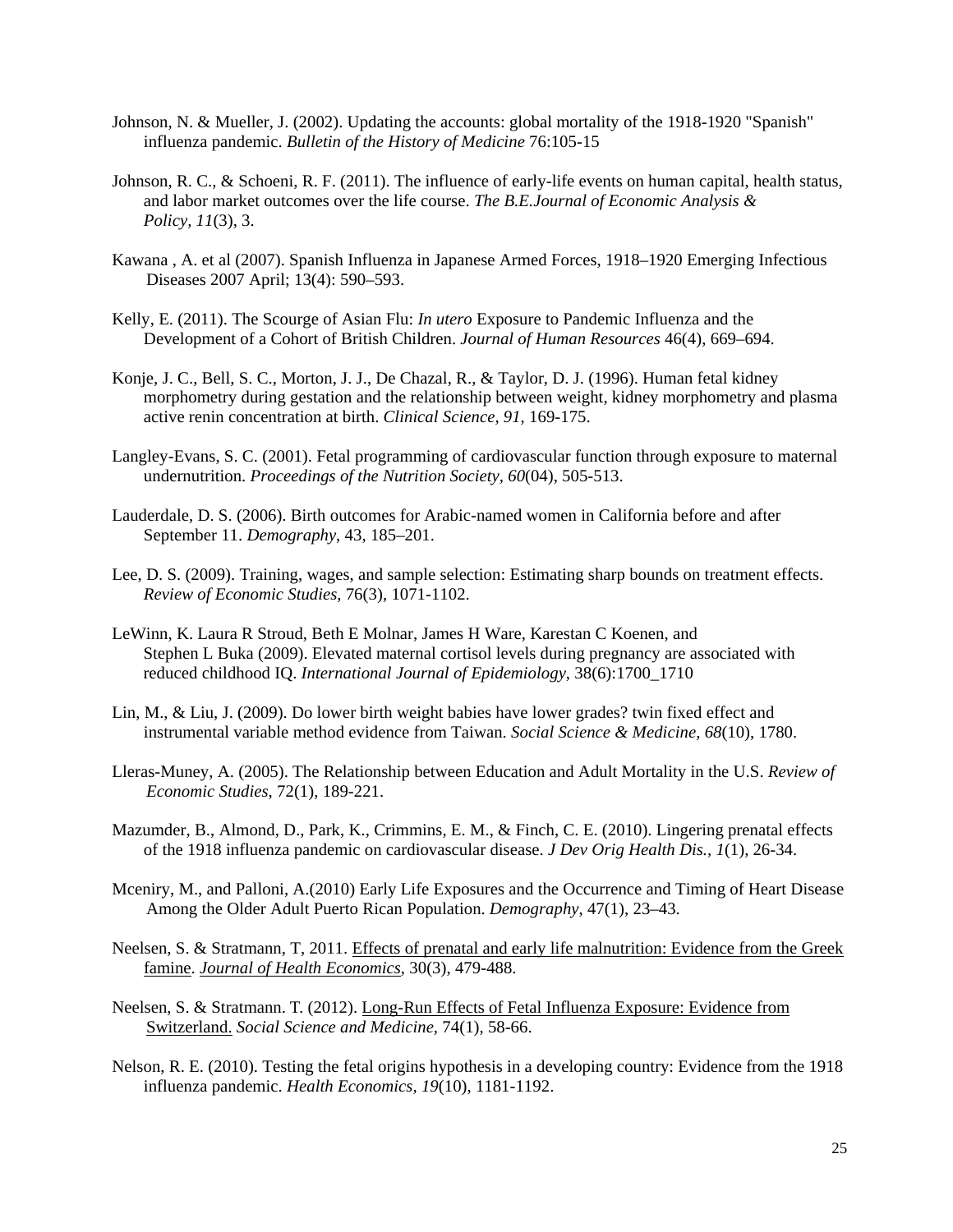- Noymer, A., & Garenne, M. (2000). The 1918 influenza epidemic's effects on sex differentials in mortality in the united states. *Population and Development Review, 26*(3), 565-581.
- Oreopoulos, P., Stabile, M., Walld, R., & Roos, L. L. (2008). Short-, medium-, and long-term consequences of poor infant health: An analysis using siblings and twins. *Journal of Human Resources, 43*(1)
- Ozanne, S. E., & Hales, C. N. (2004). Lifespan: Catch-up growth and obesity in male mice. *Nature, 427*(6973), 411-412.
- Patterson, P. H. (2011). Maternal infection and immune involvement in autism.*Trends in molecular medicine*, *17*(7), 389-394.
- Richard, S.A. N. Sugaya, L. Simonsen, M. A. Miller and C. Viboud (2009). A comparative study of the 1918–1920 influenza pandemic in Japan, USA and UK: mortality impact and implications for pandemic planning. *Epidemiology and Infection*, 137, pp 1062-1072
- Royer, H. (2009). Separated at girth: US twin estimates of the effects of birth weight. *American Economic Journal: Applied Economics, 1*(1), pp. 49-85.
- Ru, H. Y. (2010). Facing the Japanese: Colonialism, Modernization, and Epidemic Liver Disease in Truku Society, 1895–1945.
- Rubinstein, M. (Ed.). (1999). *Taiwan: A new history* M E Sharpe Inc.
- Sun, W. (2010). The governance meanings of the major epidemic prevention in Taiwan during the early stage under Japanese rule. (Master Thesis, National University of Tainan).
- *Taipei County Statistical Books (*臺北州統計書*)* (1929-1938).
- Taiwan Medical Association Journal 1919, 1921 臺灣醫學會雜誌
- *Taiwan Population and housing census (*戶口及住宅普查*)* Directorate General of Budget, Accounting and Statistics, Taiwan, 1980 Survey.
- Thomas, D. (1994). Like father, like son; like mother, like daughter: Parental resources and child height. *The Journal of Human Resources, 29*(4, Special Issue: The Family and Intergenerational Relations), pp. 950-988.
- Torche F. (2011) The Effect of Maternal Stress on Birth Outcomes:Exploiting a Natural Experiment *Demography* (2011) 48:1473–1491
- Tsai, C. H. (2005). Rulers during pandemic flu: Two civil governor during japanese colonization. [世紀流 感下的統治者—日治時期的兩位總督] *Chi-Nan University Electronic Journal, 33*
- Ward, Courtney (2011) "The long-term economic effects of school immunization mandates: does prenatal exposure to state school immunization policy impact health and well-being in later life?" Unpublished Manuscript.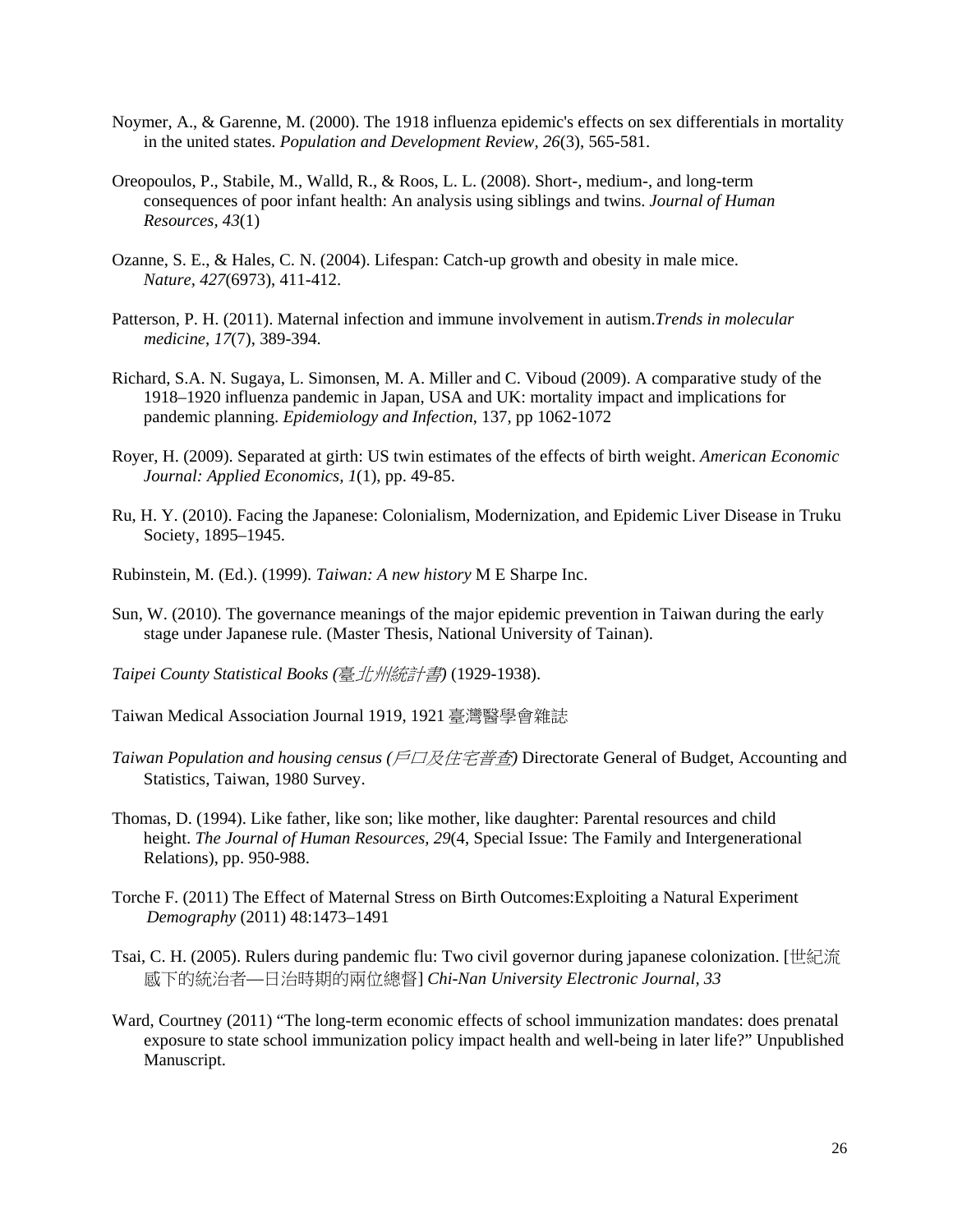

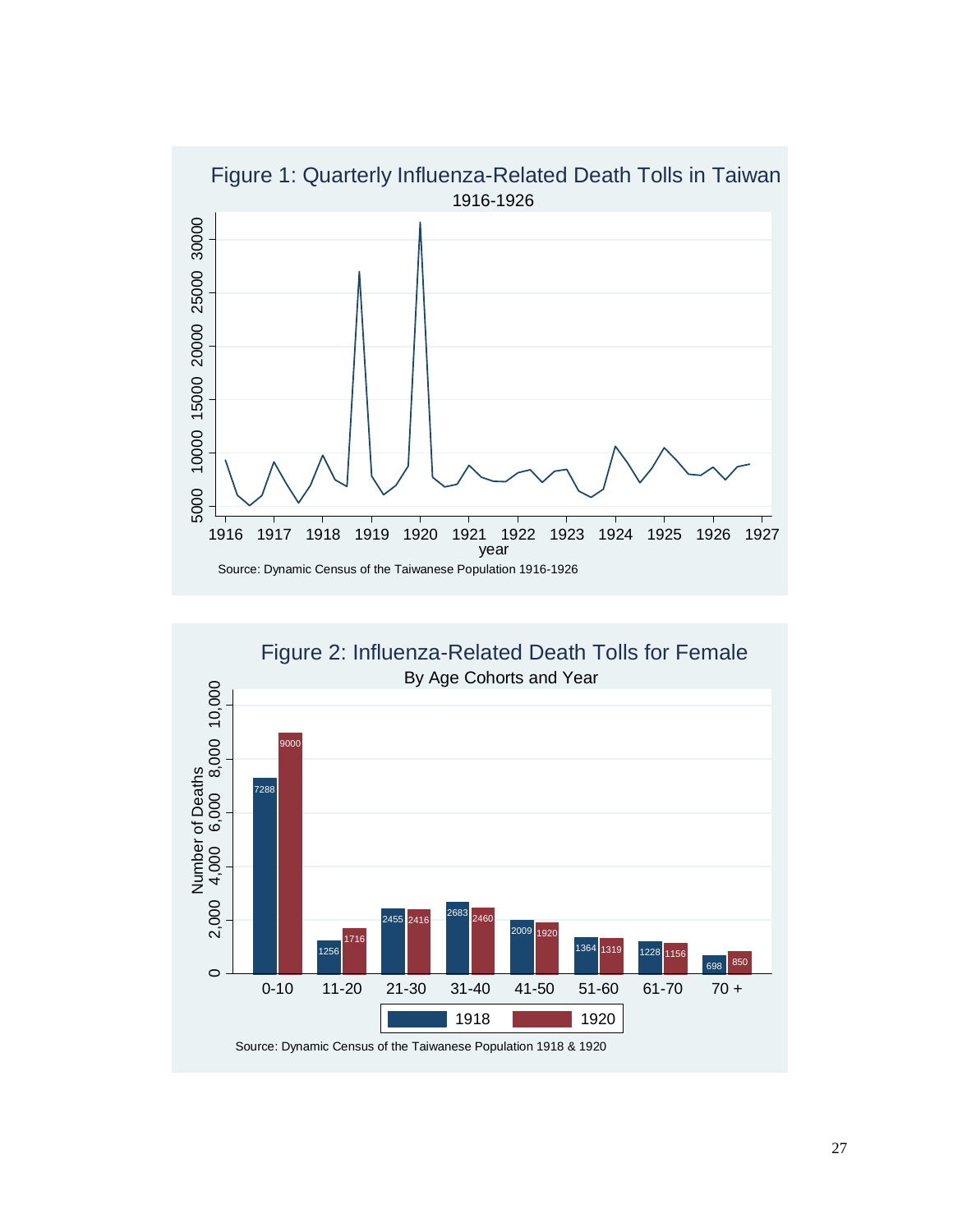

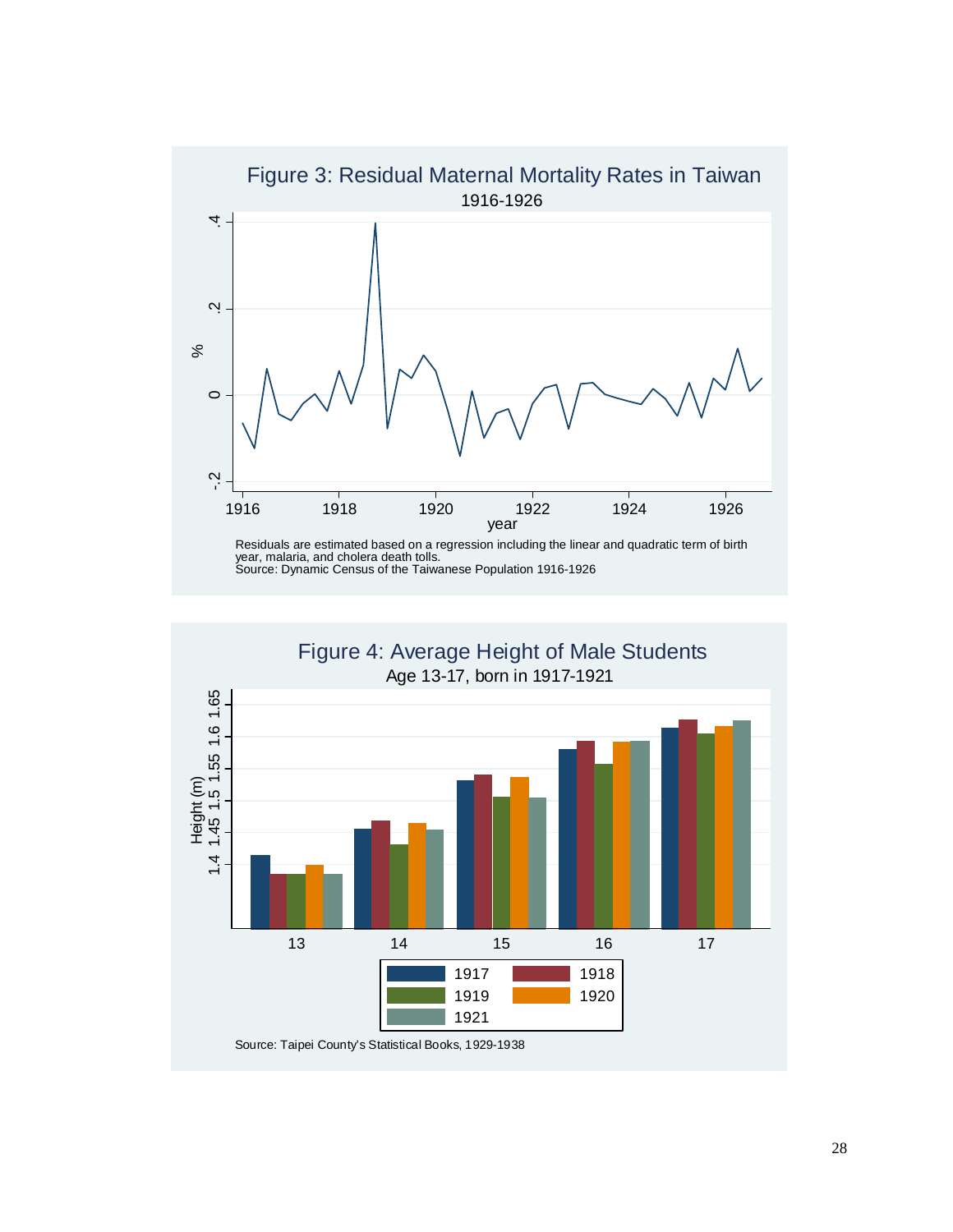|                                                      | $all$   | male    | female  |  |  |
|------------------------------------------------------|---------|---------|---------|--|--|
| <b>Years of Education</b>                            | 3.253   | 4.729   | 1.880   |  |  |
|                                                      | (3.849) | (3.967) | (3.169) |  |  |
| Elementary School Completion (%)                     | 46.09   | 65.52   | 28.00   |  |  |
|                                                      | (0.498) | (0.475) | (0.449) |  |  |
| Middle School Complete (%)                           | 9.64    | 15.49   | 4.21    |  |  |
|                                                      | (0.295) | (0.362) | (0.201) |  |  |
| High School Completion (%)                           | 5.08    | 8.22    | 2.16    |  |  |
|                                                      | (0.220) | (0.274) | (0.145) |  |  |
| College Completion (%)                               | 1.49    | 2.73    | 0.33    |  |  |
|                                                      | (0.121) | (0.163) | (0.578) |  |  |
| Female (%)                                           | 51.8    |         |         |  |  |
|                                                      | (0.500) |         |         |  |  |
| Observations                                         | 870468  | 390,910 | 450,914 |  |  |
| Table 1B: Regional-Year-Level Summary Statistics     |         |         |         |  |  |
|                                                      | Mean    | Min     | Max     |  |  |
| Maternal mortality rate (%)                          | 0.47    | 0.11    | 1.00    |  |  |
| Infant mortality rate (%)                            | 16.55   | 11.4    | 24.74   |  |  |
| 7-year Lagged Education Expenditure (per capita) $1$ | 1.188   | 0.131   | 3.584   |  |  |
| Government Sanitary Expenditure (per capita)         | 0.11    | 0.006   | 0.635   |  |  |
| Agriculture GDP per capita                           | 41.51   | 18.58   | 71.64   |  |  |

Table 1A: Individual‐Level Summary Statistics from 1980 Census for 1916–1926 Birth Cohorts

Note: Standard deviations are reported in parentheses. 1. Usually one enters school when he/she turns 7. Thus the reported education expenditure is lagged 7 years. It is imputed using total government education expenditure for a given year/region divided by total population in a given year/region.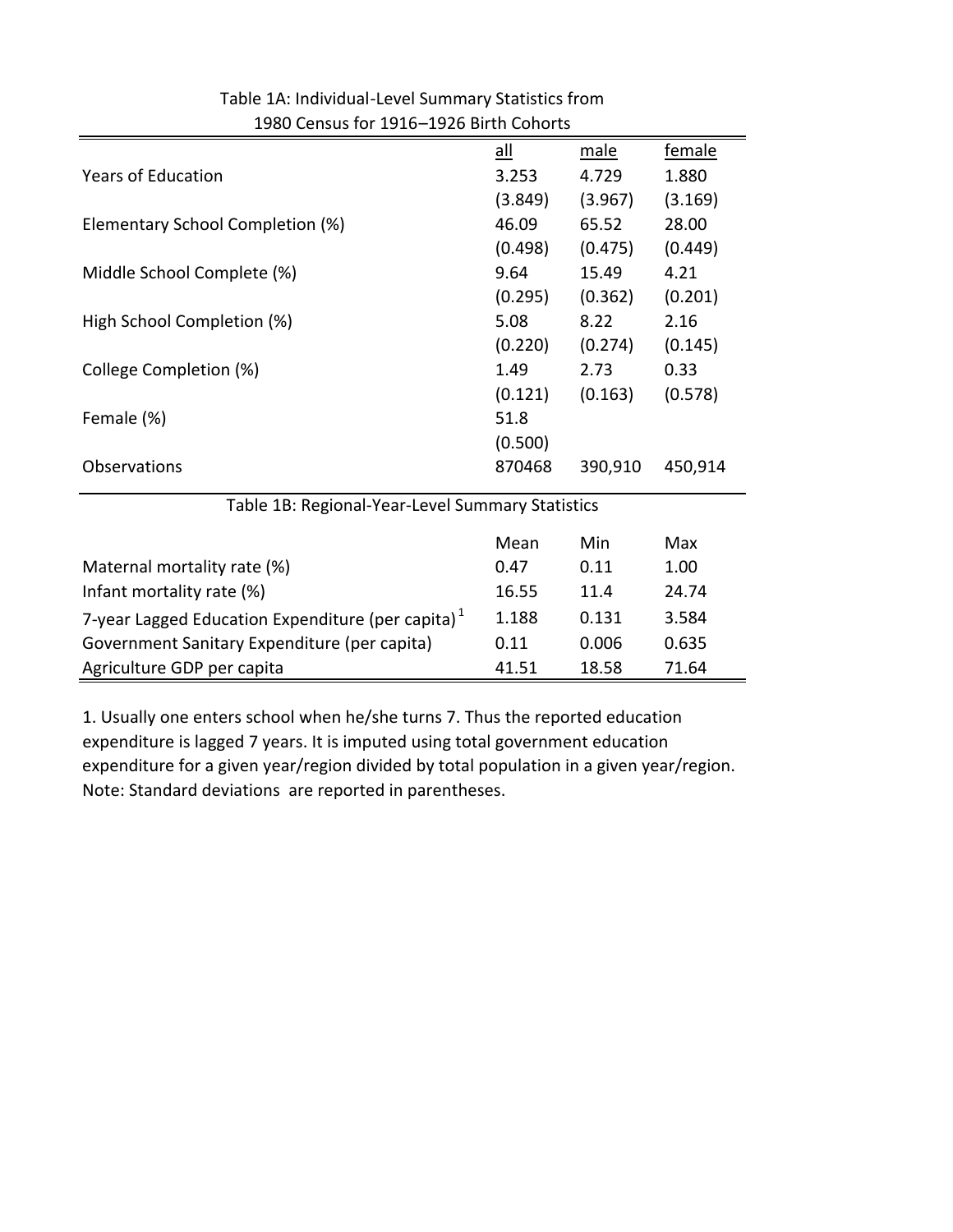| Preising the EDE? Preising helport of Serioor Crimatern |                     |             |                     |                                                  |                            |
|---------------------------------------------------------|---------------------|-------------|---------------------|--------------------------------------------------|----------------------------|
|                                                         |                     | (1)         | (4)                 |                                                  |                            |
|                                                         | Mean<br><u>(cm)</u> | height(cm)  | height<br>(z-score) | <b>Stunting</b><br>(height <= 5th<br>percentile) | (height>=75<br>percentile) |
| All                                                     | 119.5               | $-4.029*$   | $-1.524$            | 0.219                                            | $-0.390**$                 |
| p-value                                                 |                     | [0.072]     | [0.116]             | [0.212]                                          | [0.039]                    |
| Male                                                    | 120.8               | $-4.410***$ | $-1.509$            | $0.398**$                                        | $-0.458**$                 |
| p-value                                                 |                     | [0.000]     | [0.144]             | [0.024]                                          | [0.029]                    |
| Female                                                  | 118.0               | $-3.810$    | $-1.347$            | $-0.286*$                                        | $-0.330$                   |
| p-value                                                 |                     | [0.424]     | [0.112]             | [0.080]                                          | [0.121]                    |

### Table 2: Effect of Maternal Mortality Rate on Height in the 1927 Height Report of School Children

Notes: Wild bootstrap p‐values with 500 repetitions and p‐values from clustering at regional level are in brackets. \* significant at 10% level, \*\* at 5% level and \*\*\* at 1% level based on wild bootstrap p-values. Stunting is a dummy variable it equals 1 if the height is lower than 5 percentile for given age-gender group. The dependent variable in Column 4 indicates whether one's height is above 75 percentile for a given age‐gender group. Each coefficient is from a separate regression. There are a total of 83,211 male students and 31,039 female students ranging from age 7 to age 10. Maternal mortality rate (ranging from 0 to 100) is imputed as an average of region-specific maternal mortality rate from the year (1927‐age) and the year prior to that. Age is included in regressions for Column 1, gender dummies are included in regressions for all population (row 1) , and infant mortality rate, region dummies, and region‐specific time trends are included in all regressions.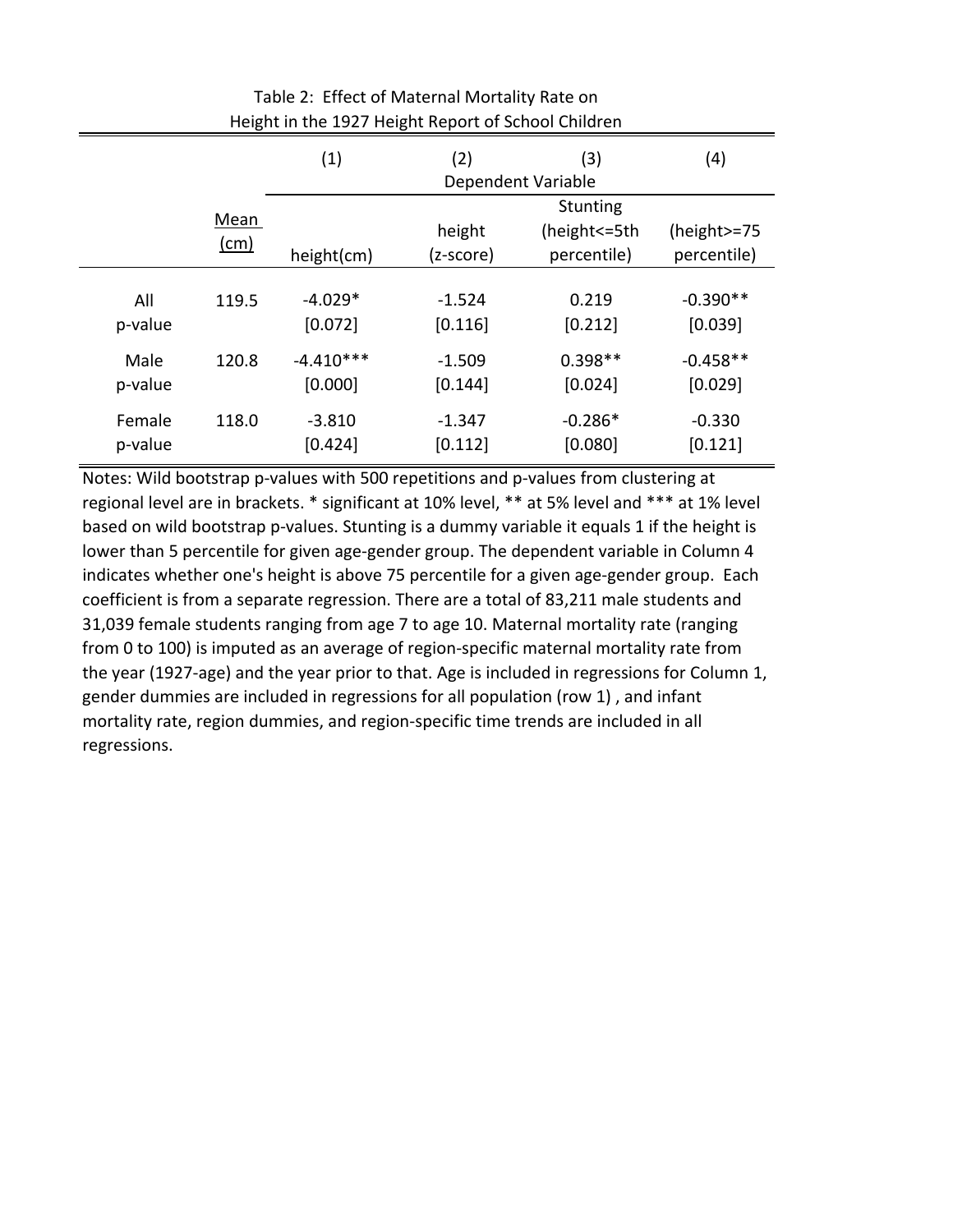| Table 3: Departure in Education Outcomes of 1919 and 1920 Birth Cohorts |             |                    |                      |              |  |  |  |  |
|-------------------------------------------------------------------------|-------------|--------------------|----------------------|--------------|--|--|--|--|
|                                                                         | (1)         | (2)                | (3)                  | (4)          |  |  |  |  |
|                                                                         | Years of    | Elementary         |                      | High         |  |  |  |  |
| <b>VARIABLES</b>                                                        | Schooling   | School             | Middle School School |              |  |  |  |  |
| Panel A: All (Male and Female)                                          |             |                    |                      |              |  |  |  |  |
| Mean (Dependent Variable)                                               | 3.253       | 0.461              | 0.096                | 0.051        |  |  |  |  |
| 1919 Birth Cohort                                                       | $-0.080***$ | $-0.007***$        | $-0.005***$          | $-0.005***$  |  |  |  |  |
| p-value from wild bootstrap                                             | [0.000]     | [0.000]            | [0.000]              | [0.000]      |  |  |  |  |
|                                                                         |             |                    |                      |              |  |  |  |  |
| 1920 Birth Cohort                                                       | $-0.058**$  | $-0.006**$         | $-0.004***$          | $-0.002$ *** |  |  |  |  |
| p-value from wild bootstrap                                             | [0.024]     | [0.028]            | [0.000]              | [0.004]      |  |  |  |  |
|                                                                         |             | Panel B: Male Only |                      |              |  |  |  |  |
| Mean (Dependent Variable)                                               | 4.729       | 0.655              | 0.155                | 0.082        |  |  |  |  |
| 1919 Birth Cohort                                                       | $-0.083***$ | $-0.004*$          | $-0.008$ ***         | $-0.008$ *** |  |  |  |  |
| p-value from wild bootstrap                                             | [0.000]     | [0.040]            | [0.000]              | [0.000]      |  |  |  |  |
| 1920 Birth Cohort                                                       | $-0.052*$   | $-0.004$           | $-0.004**$           | $-0.004**$   |  |  |  |  |
| p-value from wild bootstrap                                             | [0.084]     | [0.156]            | [0.012]              | [0.020]      |  |  |  |  |
|                                                                         |             |                    |                      |              |  |  |  |  |
| Panel C: Female Only                                                    |             |                    |                      |              |  |  |  |  |
| Mean (Dependent Variable)                                               | 1.880       | 0.280              | 0.042                | 0.022        |  |  |  |  |
| 1919 Birth Cohort                                                       | $-0.077***$ | $-0.009**$         | $-0.003**$           | $-0.002***$  |  |  |  |  |
| p-value from wild bootstrap                                             | [0.004]     | [0.016]            | [0.012]              | [0.000]      |  |  |  |  |
| 1920 Birth Cohort                                                       | $-0.062**$  | $-0.007*$          | $-0.004***$          | $-0.001*$    |  |  |  |  |
|                                                                         |             |                    |                      |              |  |  |  |  |
| p-value from wild bootstrap                                             | [0.048]     | [0.068]            | [0.000]              | $[0.064]$    |  |  |  |  |

Notes: Panel A includes 870,468 observations. Panel B includes 419,544 observations. Panel C includes 450,914 observations. Wild bootstrap p-values with 500 repetitions and pvalues from clustering at regional level are in brackets. \* significant at 10% level, \*\* at 5% level and \*\*\* at 1% level based on wild bootstrap p-values. Birth cohorts included are 1916–1926. All models allow for correlation among observations within the same region. Gender, region dummies, and region‐specific time trends are included.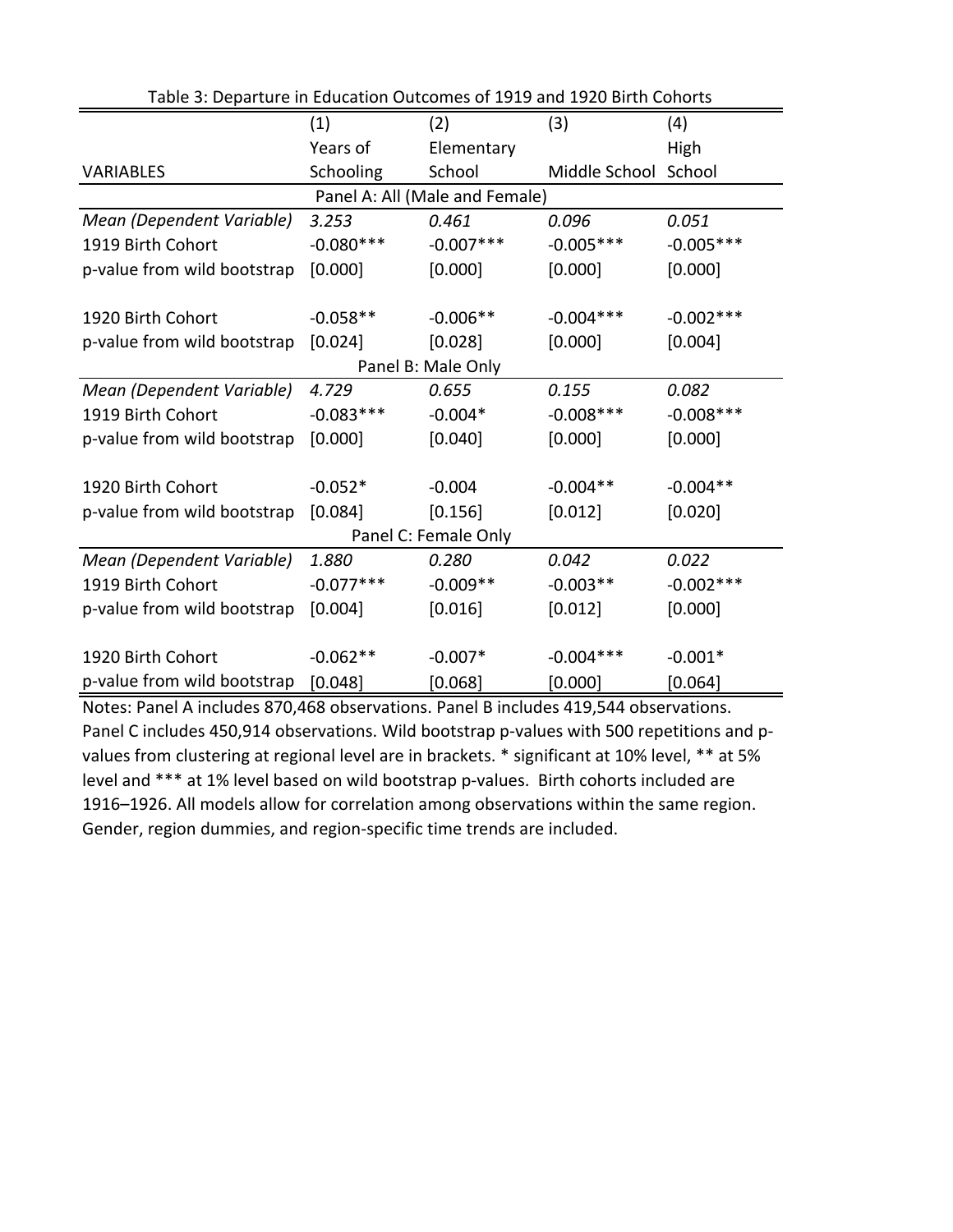|                                                                                                                                                                  | Dependent Variable       |                        |                        |                        |
|------------------------------------------------------------------------------------------------------------------------------------------------------------------|--------------------------|------------------------|------------------------|------------------------|
|                                                                                                                                                                  | (1)<br>(2)<br>(3)<br>(4) |                        |                        |                        |
|                                                                                                                                                                  | Years of                 | Elementary             | Middle                 | High                   |
|                                                                                                                                                                  | Schooling                | School                 | School                 | School                 |
| Mean (Dependent Variable)                                                                                                                                        | 2.89                     | 0.41                   | 0.08                   | 0.04                   |
| (1): Estimate of Equation 3<br>weighted maternal mortality rates<br>p-value from wild bootstrap                                                                  | $-1.891***$<br>[0.004]   | $-0.248***$<br>[0.004] | $-0.074***$<br>[0.004] | $-0.044***$<br>[0.004] |
| (2): (1)+ Infant Mortality Rates<br>weighted maternal mortality rates<br>p-value from wild bootstrap                                                             | $-1.767***$<br>[0.000]   | $-0.229***$<br>[0.000] | $-0.071***$<br>[0.004] | $-0.044***$<br>[0.000] |
| $(3)$ : $(2)$ + Region-specific time trends<br>weighted maternal mortality rates<br>p-value from wild bootstrap                                                  | $-0.865**$<br>[0.028]    | $-0.097$<br>[0.100]    | $-0.042**$<br>[0.036]  | $-0.035*$<br>[0.076]   |
| $(4)$ : $(3)$ + MMR(t-1)<br>$MMR(t-1)$<br>p-value from wild bootstrap                                                                                            | $-0.693*$<br>[0.056]     | $-0.084$<br>[0.180]    | $-0.033**$<br>[0.016]  | $-0.024**$<br>[0.016]  |
| (5): (3) + Government Sanitation Expenditure, Education Expenditure, and Regional GDP per ca<br>weighted maternal mortality rates<br>p-value from wild bootstrap | $-0.865*$<br>[0.076]     | $-0.102$<br>[0.152]    | $-0.039*$<br>[0.056]   | $-0.029$<br>[0.104]    |
| $(6)$ : $(3) + 9$ -Month Average MMR<br>9-month moving average MMR<br>p-value from wild bootstrap                                                                | $-1.223*$<br>[0.072]     | $-0.140$<br>[0.348]    | $-0.062**$<br>[0.028]  | $-0.045**$<br>[0.040]  |

Table 4: Effect of Maternal Mortality Rate on Educational Attainment

Notes: N= 445,987. Each coefficient represents a result from a regression. Wild bootstrap p‐ values with 500 repetitions and p-values from clustering at regional level are in brackets. \* significant at 10% level, \*\* at 5% level and \*\*\* at 1% level based on wild bootstrap p-values. Birth cohorts included are 1917‐1922. All models allow for correlation among observations within the same region. Gender and region dummies are also included in all regressions.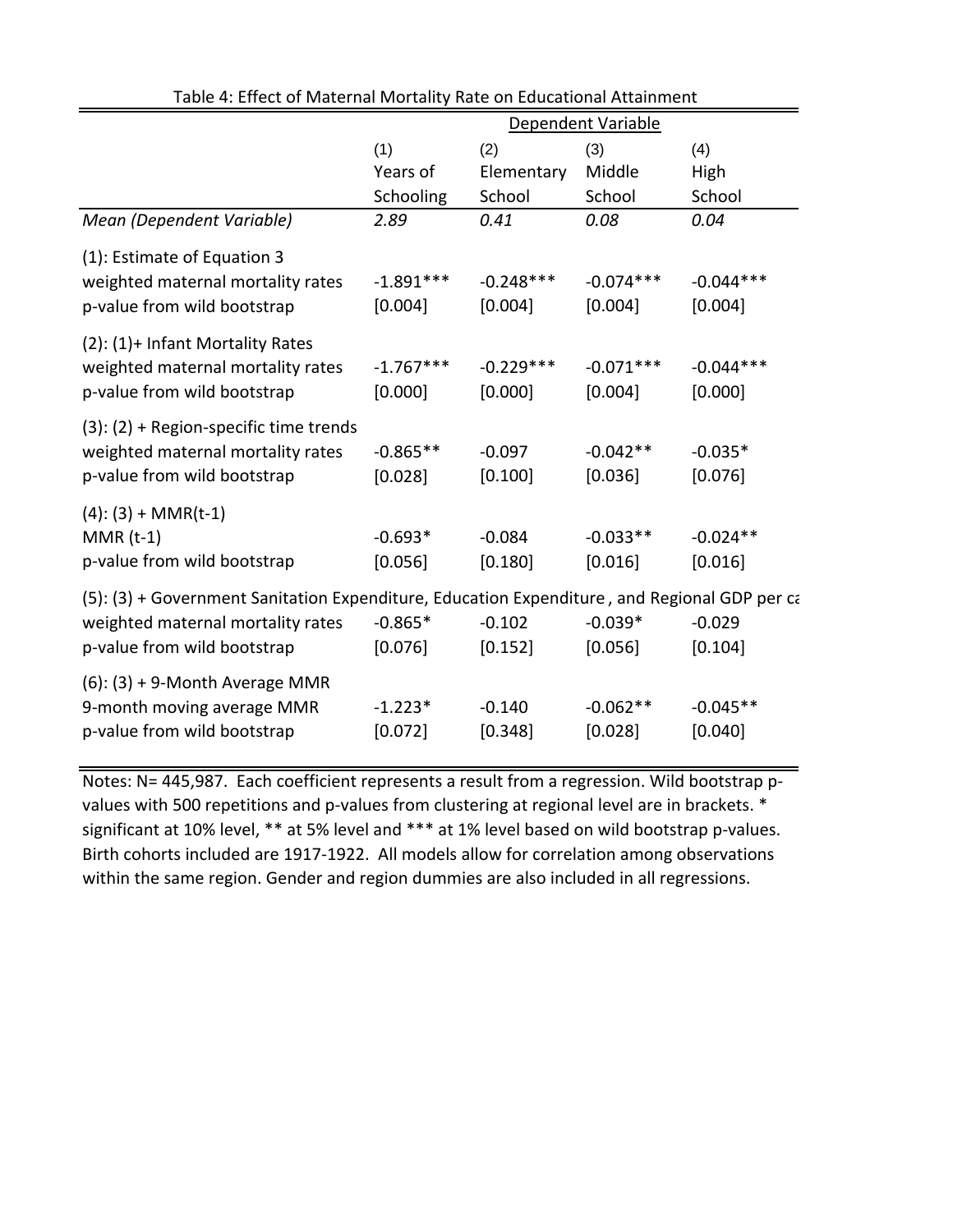|                                                         | Dependent Variable |            |            |            |  |
|---------------------------------------------------------|--------------------|------------|------------|------------|--|
|                                                         | (1)                | (2)        | (3)        | (4)        |  |
|                                                         | Years of           | Elementary | Middle     | High       |  |
|                                                         | Schooling          | School     | School     | School     |  |
| Mean (Dependent Variable)<br>$(1)$ : only male          | 2.89               | 0.41       | 0.08       | 0.04       |  |
| weighted maternal mortality rates -1.067*               |                    | $-0.100*$  | $-0.069*$  | $-0.060**$ |  |
| p-value from wild bootstrap                             | [0.052]            | [0.100]    | [0.100]    | [0.044]    |  |
| (2): only female                                        |                    |            |            |            |  |
| weighted maternal mortality rates -0.672*               |                    | $-0.096$   | $-0.019$   | $-0.012$   |  |
| p-value from wild bootstrap                             | [0.092]            | [0.112]    | [0.228]    | [0.240]    |  |
| (3): Excluding Eastern Regions                          |                    |            |            |            |  |
| weighted maternal mortality rates -0.882**              |                    | $-0.095$   | $-0.049**$ | $-0.039**$ |  |
| p-value from wild bootstrap                             | [0.048]            | [0.148]    | [0.012]    | [0.048]    |  |
| (4): Excluding Taipei, Tainan, and Taidong in 1919-1920 |                    |            |            |            |  |
| weighted maternal mortality rates -0.885*               |                    | $-0.102$   | $-0.045*$  | $-0.032$   |  |
| p-value from wild bootstrap                             | [0.092]            | [0.148]    | [0.064]    | [0.180]    |  |
| (5): with quarter fixed effect                          |                    |            |            |            |  |
| weighted maternal mortality rates -0.781                |                    | $-0.087$   | $-0.037*$  | $-0.033*$  |  |
| p-value from wild bootstrap                             | [0.212]            | [0.308]    | [0.072]    | [0.080]    |  |

Table 5: Robustness Check of Maternal Mortality Rate on Educational Attainment

Notes: Each coefficient represents a result from a regression. Wild bootstrap p‐values with 500 repetitions and p-values from clustering at regional level are in brackets. \* significant at 10% level, \*\* at 5% level, and \*\*\* at 1% level based on wild bootstrap p‐ values. Birth cohorts from 1917‐1922. All models allow for correlation among observations within the same region. Infant mortality rate, gender, region dummies, and region‐specific time trends are also included in all regressions.